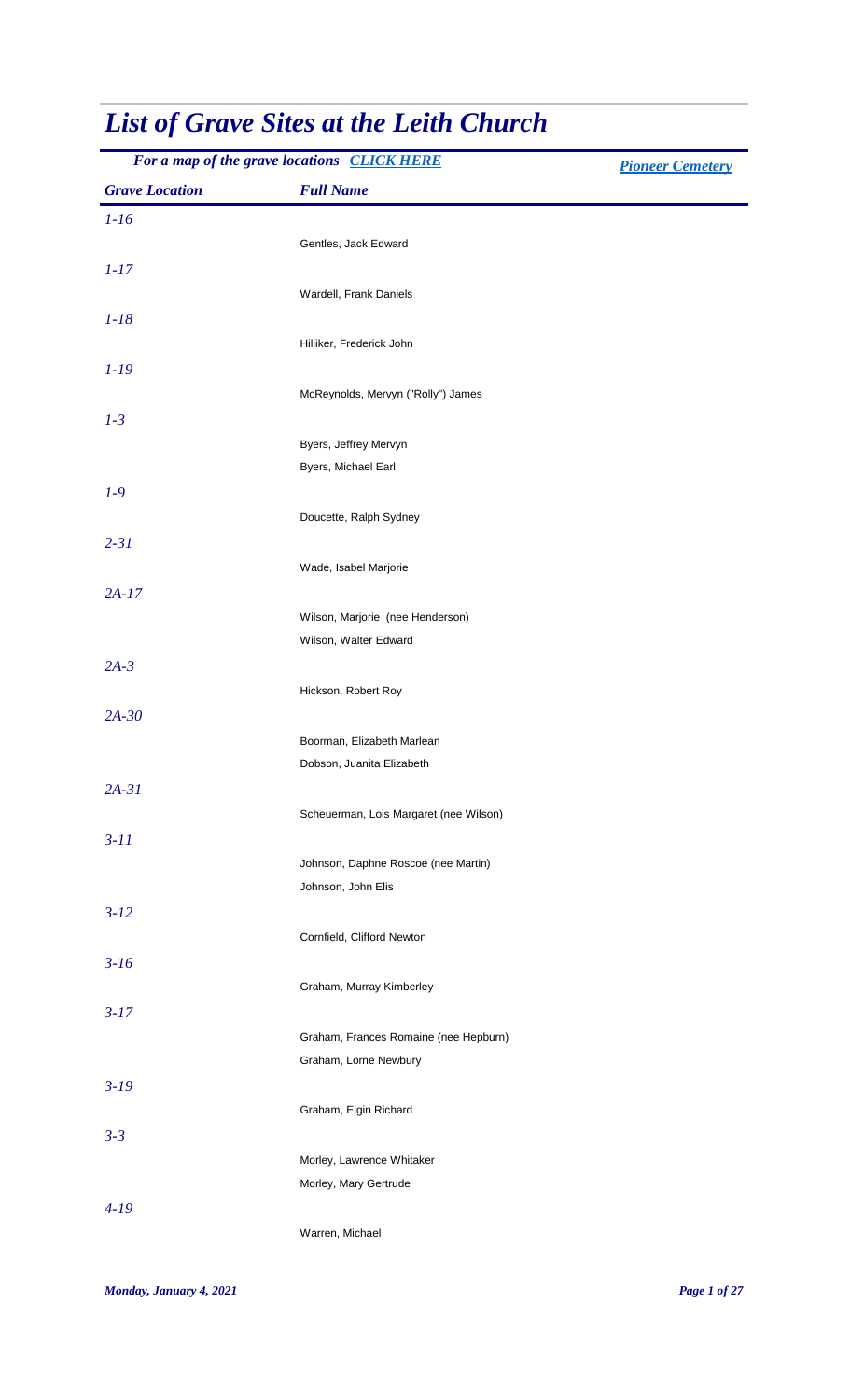| For a map of the grave locations CLICK HERE |                                                | <b>Pioneer Cemetery</b> |
|---------------------------------------------|------------------------------------------------|-------------------------|
| <b>Grave Location</b>                       | <b>Full Name</b>                               |                         |
| $6 - 13$                                    |                                                |                         |
|                                             | Murphy, William Lloyd                          |                         |
| $6 - 14$                                    |                                                |                         |
|                                             | Murphy, Jean Eleanor                           |                         |
| $6 - 16$                                    |                                                |                         |
|                                             | Miller, Lawrence Grant                         |                         |
| $6-4$                                       |                                                |                         |
|                                             | Patterson, Bonnie Lynn (nee Darroch)           |                         |
| $7 - 16$                                    |                                                |                         |
|                                             | Gilchrist, Donald Alexander                    |                         |
| $7 - 17$                                    | Gilchrist, Marjorie Anne (nee Artley)          |                         |
| $7 - 3$                                     |                                                |                         |
|                                             | Majury, Allan Edward Walter                    |                         |
| $7 - 40$                                    |                                                |                         |
|                                             | Reynolds, Arthur Guy                           |                         |
|                                             | Reynolds, Mary Elizabeth (Bessie) (nee Fraser) |                         |
| $8 - 37$                                    |                                                |                         |
|                                             | McReynolds, Roland Samuel                      |                         |
| $8 - 38$                                    |                                                |                         |
|                                             | McReynolds, Eleanor Margaret (nee Showell)     |                         |
| $8 - 39$                                    |                                                |                         |
|                                             | Wilson, Gordon William                         |                         |
| $8 - 40$                                    | Wilson, Jean Viola (nee Day)                   |                         |
| $9-11$                                      |                                                |                         |
|                                             | Bowie, Maurice Ina (nee Garbutt)               |                         |
| $9 - 12$                                    |                                                |                         |
|                                             | Bowie, Phillip Roger                           |                         |
| $9 - 13$                                    |                                                |                         |
|                                             | Bowie, Leonard Abraham                         |                         |
| $9 - 14$                                    |                                                |                         |
|                                             | Bowie, Robert Bing                             |                         |
| $9 - 18$                                    |                                                |                         |
|                                             | Lamb, Arthur Garrett                           |                         |
| $9 - 19$                                    |                                                |                         |
|                                             | Lamb, Daisy Margaret (nee Wright)              |                         |
| $9 - 30$                                    | Nelson, Franklin Horton                        |                         |
| $9 - 32$                                    |                                                |                         |
|                                             | Poultney, Patricia Edna                        |                         |
| $9 - 34$                                    |                                                |                         |
|                                             | Bricker, Beverly Ann                           |                         |
| $9 - 37$                                    |                                                |                         |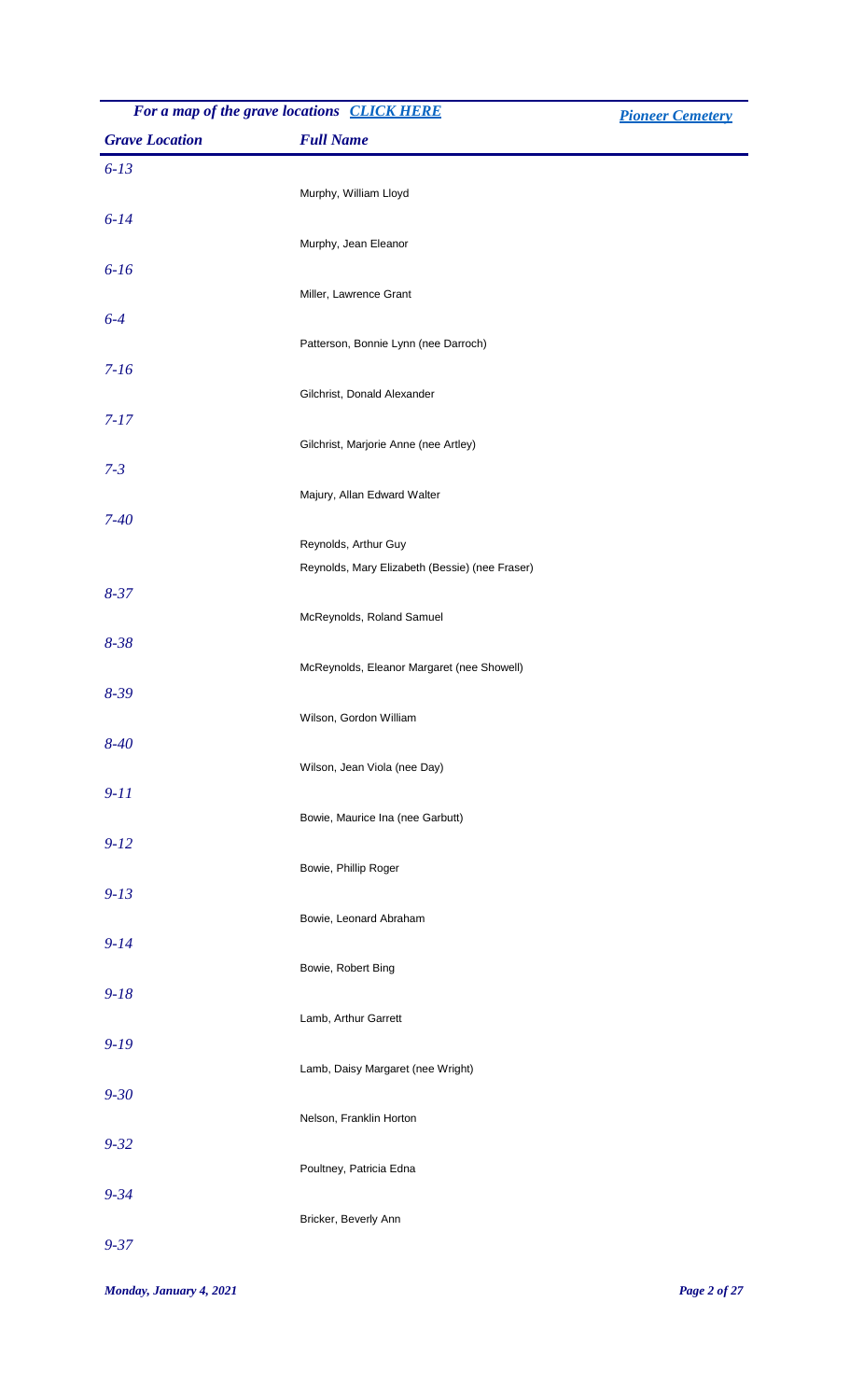|                       | For a map of the grave locations CLICK HERE                | <b>Pioneer Cemetery</b> |
|-----------------------|------------------------------------------------------------|-------------------------|
| <b>Grave Location</b> | <b>Full Name</b>                                           |                         |
|                       | McMeekin, William Robert                                   |                         |
| $9 - 38$              |                                                            |                         |
|                       | McMeekin, Helen Marjorie (nee Downing)                     |                         |
| $9 - 5$               |                                                            |                         |
|                       | Douglas, Donald George                                     |                         |
|                       | Douglas, Violet Jewel (nee Barrett)                        |                         |
| $9 - 8$               |                                                            |                         |
|                       | Bowie, Irvin Samuel                                        |                         |
| $9 - 9$               |                                                            |                         |
|                       | Johnson, Joan Blondell                                     |                         |
| $10-19$               |                                                            |                         |
|                       | Brown, Gordon Elwood<br>Brown, Ruby Winnifred (nee Murray) |                         |
| $10 - 27$             |                                                            |                         |
|                       | McArthur, James Robert                                     |                         |
| $10-3$                |                                                            |                         |
|                       | Burke, Michael Stuart                                      |                         |
| $10 - 30$             |                                                            |                         |
|                       | Ross, Jessie Lucas                                         |                         |
| $10 - 31$             |                                                            |                         |
|                       | Rourke, Robert (Bob) Stanley                               |                         |
| $10-4$                |                                                            |                         |
|                       | Ferguson, James Lindsay                                    |                         |
| $10-5$                |                                                            |                         |
|                       | Douglas, Donald (Butch) Arnold                             |                         |
| $11 - 27$             |                                                            |                         |
|                       | Yost, George Meier                                         |                         |
| $11-29$               |                                                            |                         |
|                       | Lipsit, Cameron                                            |                         |
| $11-3$                |                                                            |                         |
|                       | Peters, Walter (Wally) George                              |                         |
| $11-4$                |                                                            |                         |
|                       | Peters, Alice Mary (nee Riddell)                           |                         |
| $11-6$                |                                                            |                         |
|                       | Singbeil, Laurence Ernest                                  |                         |
| $12 - 3$              |                                                            |                         |
|                       | Riddell, Elwood                                            |                         |
| $12 - 30$             |                                                            |                         |
|                       | MacLeod, Donald Thomas                                     |                         |
| $12 - 34$             |                                                            |                         |
|                       | Wykie, Ann Louise (nee Snel)                               |                         |
| $12-6$                |                                                            |                         |
|                       | Singbeil, Rev. Dr. Randall Lee                             |                         |
| $12 - 8$              |                                                            |                         |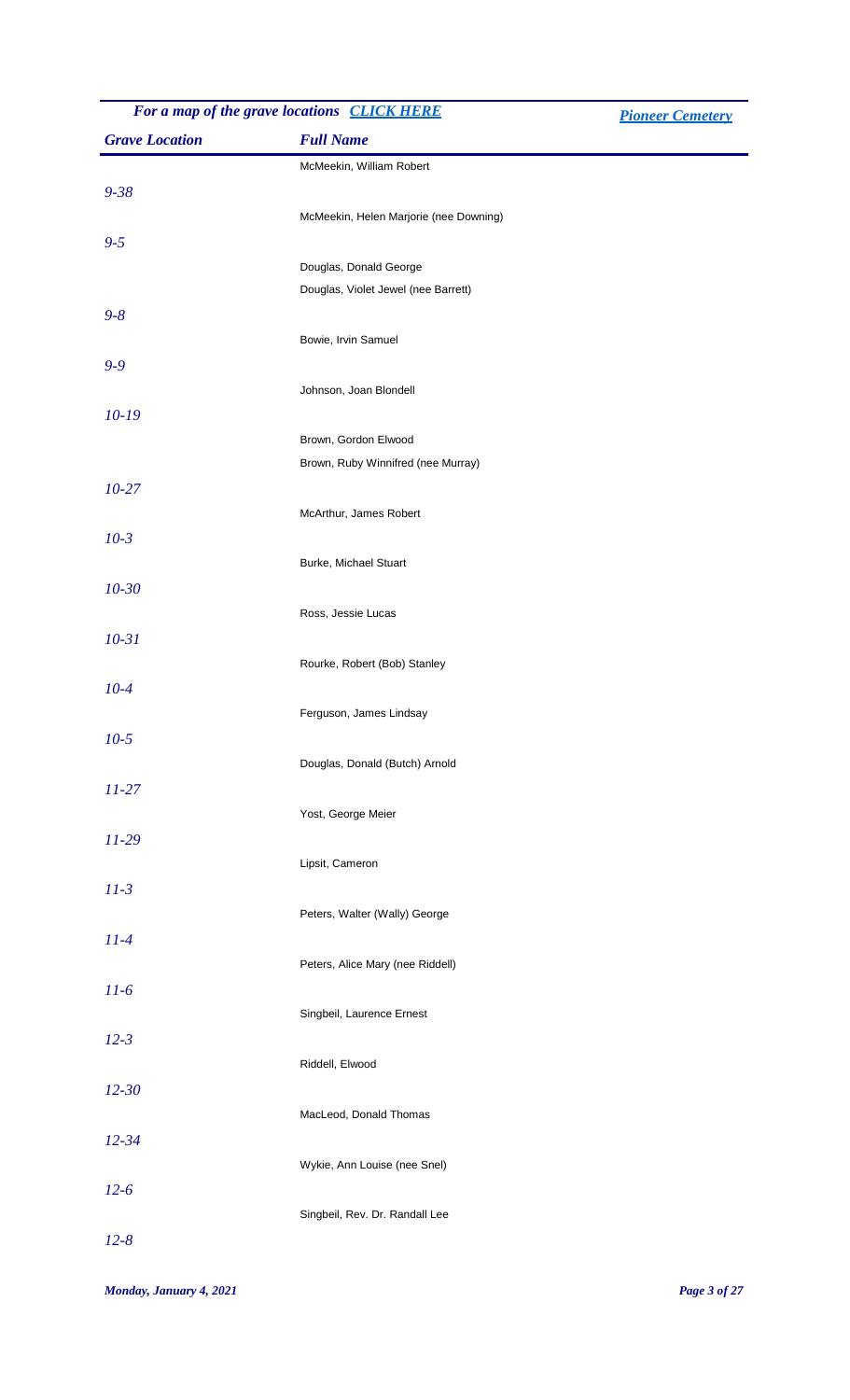| For a map of the grave locations CLICK HERE |                                         | <b>Pioneer Cemetery</b> |
|---------------------------------------------|-----------------------------------------|-------------------------|
| <b>Grave Location</b>                       | <b>Full Name</b>                        |                         |
|                                             | Schell, Jolly Tryphena (nee Welton)     |                         |
| $12-9$                                      |                                         |                         |
|                                             | McLean, Donald Edmund                   |                         |
|                                             | McLean, Rosemary (nee Calvin)           |                         |
| $13 - 10$                                   |                                         |                         |
|                                             | Beilstein, Elizabeth Helen (nee Bettke) |                         |
|                                             | Beilstein, Robert Carl                  |                         |
| $13 - 17$                                   |                                         |                         |
|                                             | McMann, Dorothy                         |                         |
| $13 - 18$                                   |                                         |                         |
|                                             | Brooking, Dorothy (nee Tapson)          |                         |
|                                             | Brooking, Howard Stanley                |                         |
| $13 - 19$                                   |                                         |                         |
|                                             | Middleton, Keith Stanley                |                         |
|                                             | Middleton, Sheilla Mary Alice           |                         |
| $13 - 25$                                   |                                         |                         |
|                                             | Spears, Ellen Thomson (nee Fleming)     |                         |
| $13 - 26$                                   |                                         |                         |
|                                             | Boshart, Lorna May                      |                         |
|                                             | Ivey, Charles Raymond                   |                         |
| $13 - 30$                                   |                                         |                         |
|                                             | MacLeod, Dorothy Anne                   |                         |
|                                             | MacLeod, John (Jack) Alexander          |                         |
| $13 - 31$                                   |                                         |                         |
|                                             | Wittich, Douglas George                 |                         |
| $13 - 33$                                   |                                         |                         |
|                                             | Bawden, Richard Paul                    |                         |
| $13 - 4$                                    |                                         |                         |
|                                             | Prosje, Alan John                       |                         |
| $13-6$                                      |                                         |                         |
|                                             | Neilson, Robert Brown                   |                         |
| $13 - 8$                                    |                                         |                         |
|                                             | Sutherland, Judith Anne (nee Brown)     |                         |
| $13-9$                                      |                                         |                         |
|                                             | Burnett, Francis (Frank) William        |                         |
|                                             | Burnett, Michael William                |                         |
| $14 - 12$                                   |                                         |                         |
|                                             | Veryard, Frederick                      |                         |
| $14 - 13$                                   |                                         |                         |
|                                             | Veryard, Louisa                         |                         |
| $14 - 14$                                   |                                         |                         |
|                                             | Stewart, Ernest M.                      |                         |
| $14 - 15$                                   |                                         |                         |
|                                             | Stewart, Dorothy Adeleen (nee Olson)    |                         |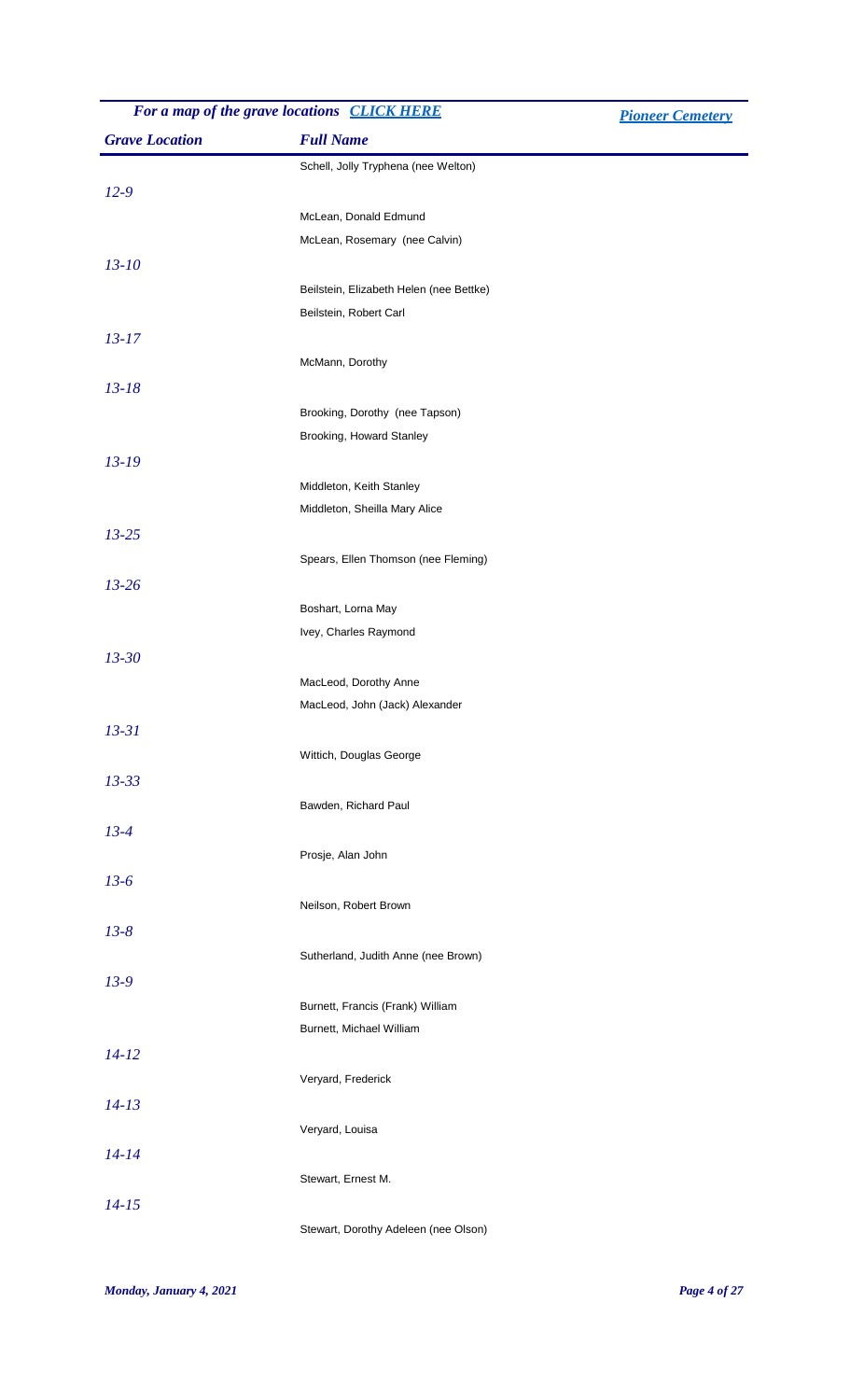| For a map of the grave locations CLICK HERE |                                        | <b>Pioneer Cemetery</b> |
|---------------------------------------------|----------------------------------------|-------------------------|
| <b>Grave Location</b>                       | <b>Full Name</b>                       |                         |
| $14 - 16$                                   |                                        |                         |
|                                             | Stewart, David Walter                  |                         |
|                                             | Stewart, Donna Marlene                 |                         |
| $14 - 24$                                   |                                        |                         |
|                                             | Whitt, Hedley Melvin                   |                         |
| $14 - 3$                                    |                                        |                         |
|                                             | Prosje, Jack                           |                         |
| $14 - 30$                                   |                                        |                         |
|                                             | Lemon, Lorne                           |                         |
| $14 - 34$                                   |                                        |                         |
|                                             | Snel, William Lee                      |                         |
| $14 - 37$                                   |                                        |                         |
|                                             | Moss, Stephen Cameron                  |                         |
| 14-38                                       |                                        |                         |
|                                             | Moss, Janmarie Elizabeth               |                         |
| $14 - 4$                                    |                                        |                         |
|                                             | Prosje, Helen Margaret (nee Hofman)    |                         |
| $14 - 5$                                    |                                        |                         |
|                                             | Smith, Marion Eliza Courtney           |                         |
| $14-6$                                      |                                        |                         |
|                                             | Hofman, John                           |                         |
| $15 - 26$                                   |                                        |                         |
|                                             | Muir, Andrew Scott                     |                         |
| $15 - 28$                                   | Williams, John Arthur                  |                         |
| $15 - 29$                                   |                                        |                         |
|                                             | Hornby, Murray Kenneth                 |                         |
| $15 - 37$                                   |                                        |                         |
|                                             | Anthony, Leslie                        |                         |
| $15 - 38$                                   |                                        |                         |
|                                             | Anthony, Muriel Grace (nee Rudd)       |                         |
| $15 - 39$                                   |                                        |                         |
|                                             | Atkinson, John Donald                  |                         |
| $15 - 40$                                   |                                        |                         |
|                                             | Atkinson, Isabel Lillian (nee Scarrow) |                         |
| $15-9$                                      |                                        |                         |
|                                             | Bowie, Christine Lucille               |                         |
| $16 - 26$                                   |                                        |                         |
|                                             | Armstrong, Brian Leslie                |                         |
|                                             | Armstrong, Marian Edna (nee Rathwell)  |                         |
| $16 - 28$                                   |                                        |                         |
|                                             | Ede, Victor Ross                       |                         |
| $16-29$                                     |                                        |                         |
|                                             | Steeves, Merill Chatam                 |                         |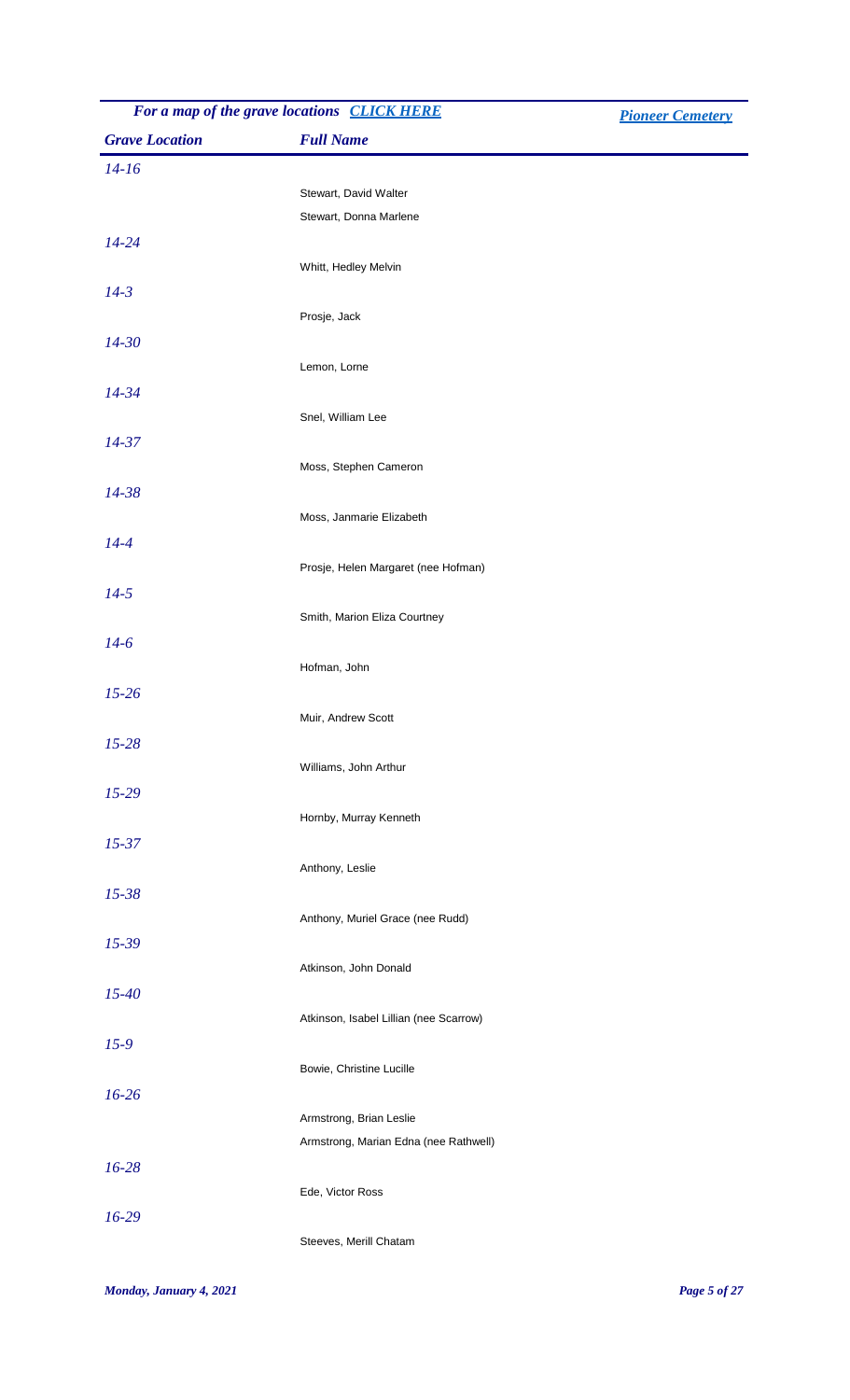| For a map of the grave locations CLICK HERE |                                        | <b>Pioneer Cemetery</b> |
|---------------------------------------------|----------------------------------------|-------------------------|
| <b>Grave Location</b>                       | <b>Full Name</b>                       |                         |
| $16 - 30$                                   |                                        |                         |
|                                             | Rathwell, Beverley Kenneth             |                         |
|                                             | Rathwell, Dorothy Minerva (nee Smith)  |                         |
| $16 - 36$                                   |                                        |                         |
|                                             | Gibbons, Teryn Nichole                 |                         |
| $16 - 39$                                   |                                        |                         |
|                                             | Szelestowski, Diana Adele              |                         |
| $16 - 40$                                   |                                        |                         |
|                                             | Forbes, Gail Vivian (nee Forbes)       |                         |
| $17 - 14$                                   |                                        |                         |
|                                             | McGregor, Wilfred E                    |                         |
| $17 - 15$                                   |                                        |                         |
|                                             | McGregor, Jacqueline M. (nee Wey)      |                         |
| $17 - 16$                                   |                                        |                         |
|                                             | McGregor, John Wesley                  |                         |
| $17 - 18$                                   |                                        |                         |
|                                             | Hall, Graham D. (Digger)               |                         |
|                                             | Hall, Patricia Doreen (nee Hurlbut)    |                         |
| $17 - 19$                                   |                                        |                         |
|                                             | Thielan, Benjamin James                |                         |
| $17 - 22$                                   |                                        |                         |
|                                             | Broomfield, Terrance (Terry) Norman    |                         |
| $17 - 24$                                   |                                        |                         |
|                                             | Simpson, Henry Francis (Frank)         |                         |
| $17 - 25$                                   |                                        |                         |
|                                             | Simpson, Eileen Marie (nee McFadden)   |                         |
| $17 - 28$                                   |                                        |                         |
|                                             | Walsh, Arthur Douglas                  |                         |
| $17 - 29$                                   |                                        |                         |
|                                             | Walsh, Sheila Marie (nee McCullough)   |                         |
| $17 - 32$                                   |                                        |                         |
|                                             | Goodwill, William Lorne                |                         |
| $17 - 38$                                   |                                        |                         |
|                                             | Douglas, George                        |                         |
| $17 - 39$                                   |                                        |                         |
|                                             | McMeekin, Paul John                    |                         |
| $17 - 4$                                    |                                        |                         |
|                                             | Hindman, Betty Violet                  |                         |
| $17 - 5$                                    |                                        |                         |
|                                             | Brewster, John Andrew                  |                         |
| $17 - 6$                                    |                                        |                         |
|                                             | Brewster, James Maitland               |                         |
|                                             | Brewster, Jean Muriel (nee Stackhouse) |                         |
| $17-9$                                      |                                        |                         |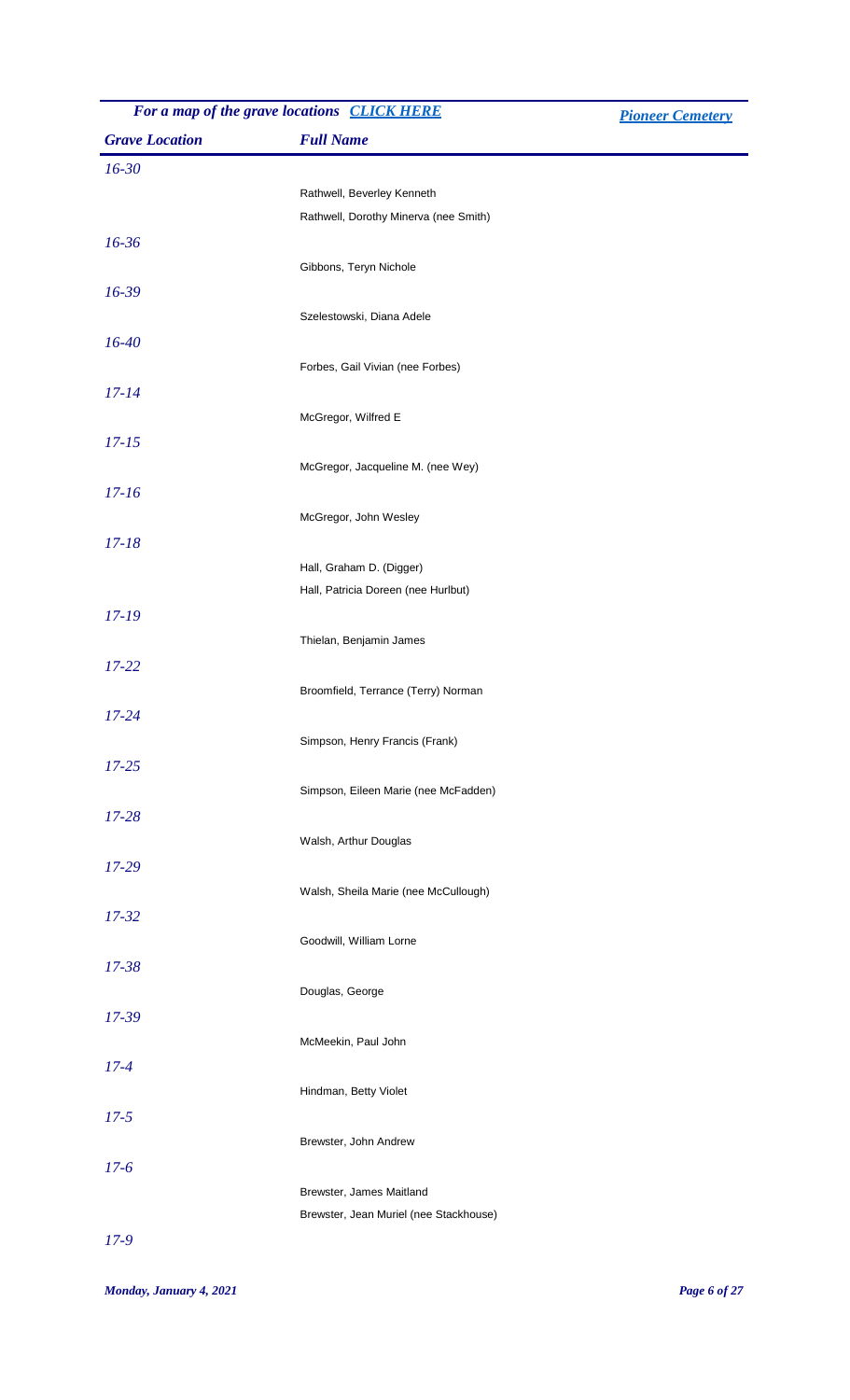| For a map of the grave locations CLICK HERE |                                                      | <b>Pioneer Cemetery</b> |
|---------------------------------------------|------------------------------------------------------|-------------------------|
| <b>Grave Location</b>                       | <b>Full Name</b>                                     |                         |
|                                             | Burnett, Elizabeth Anne (nee Brewster)               |                         |
| $18 - 10$                                   |                                                      |                         |
|                                             | Stark, Laurie Patricia                               |                         |
| $18 - 11$                                   |                                                      |                         |
|                                             | Stark, John Andrew                                   |                         |
|                                             | Stark, Rosemary Jane (nee Telford)                   |                         |
| 18-14                                       |                                                      |                         |
|                                             | McGregor, Margaret Annie (nee McKee)                 |                         |
| $18 - 15$                                   |                                                      |                         |
|                                             | McGregor, William Gordon                             |                         |
| 18-16                                       |                                                      |                         |
|                                             | Vermilyea, Douglas Passmore                          |                         |
| $18 - 17$                                   |                                                      |                         |
| 18-18                                       | Vermilyea, Marguerite Helen (nee McGregor)           |                         |
|                                             | Kivell, Rosemary Anne (nee Vermilyea)                |                         |
| 18-20                                       |                                                      |                         |
|                                             | Letourneau, Joan Catherine (nee Kirby)               |                         |
| 18-24                                       |                                                      |                         |
|                                             | Howard, John Charles                                 |                         |
| 18-26                                       |                                                      |                         |
|                                             | Campbell, Ian Clifford                               |                         |
| 18-27                                       |                                                      |                         |
|                                             | Campbell, Clifford Gillesby                          |                         |
|                                             | Campbell, Norah (nee Richardson)                     |                         |
| 18-32                                       |                                                      |                         |
|                                             | Cline, Barbara Jane (nee Marshall)                   |                         |
| 18-33                                       |                                                      |                         |
|                                             | Mitchell, Lloyd Bruce                                |                         |
| 18-39                                       |                                                      |                         |
|                                             | McPhatter, Charles Wesley                            |                         |
| 18-40                                       |                                                      |                         |
|                                             | McPhatter, Ruth Gwendoline                           |                         |
| $18-5$                                      |                                                      |                         |
|                                             | Devlin, David Gordon                                 |                         |
| 18-9                                        |                                                      |                         |
|                                             | Stark, Erica (nee Bissinger)                         |                         |
| $19 - 10$                                   |                                                      |                         |
|                                             | Johann, Helen Agnes (nee Buzza)<br>Johann, Morley B. |                         |
| $19 - 11$                                   |                                                      |                         |
|                                             | Turney, David                                        |                         |
|                                             | Turney, Mary (nee Sewchuck)                          |                         |
| $19 - 12$                                   |                                                      |                         |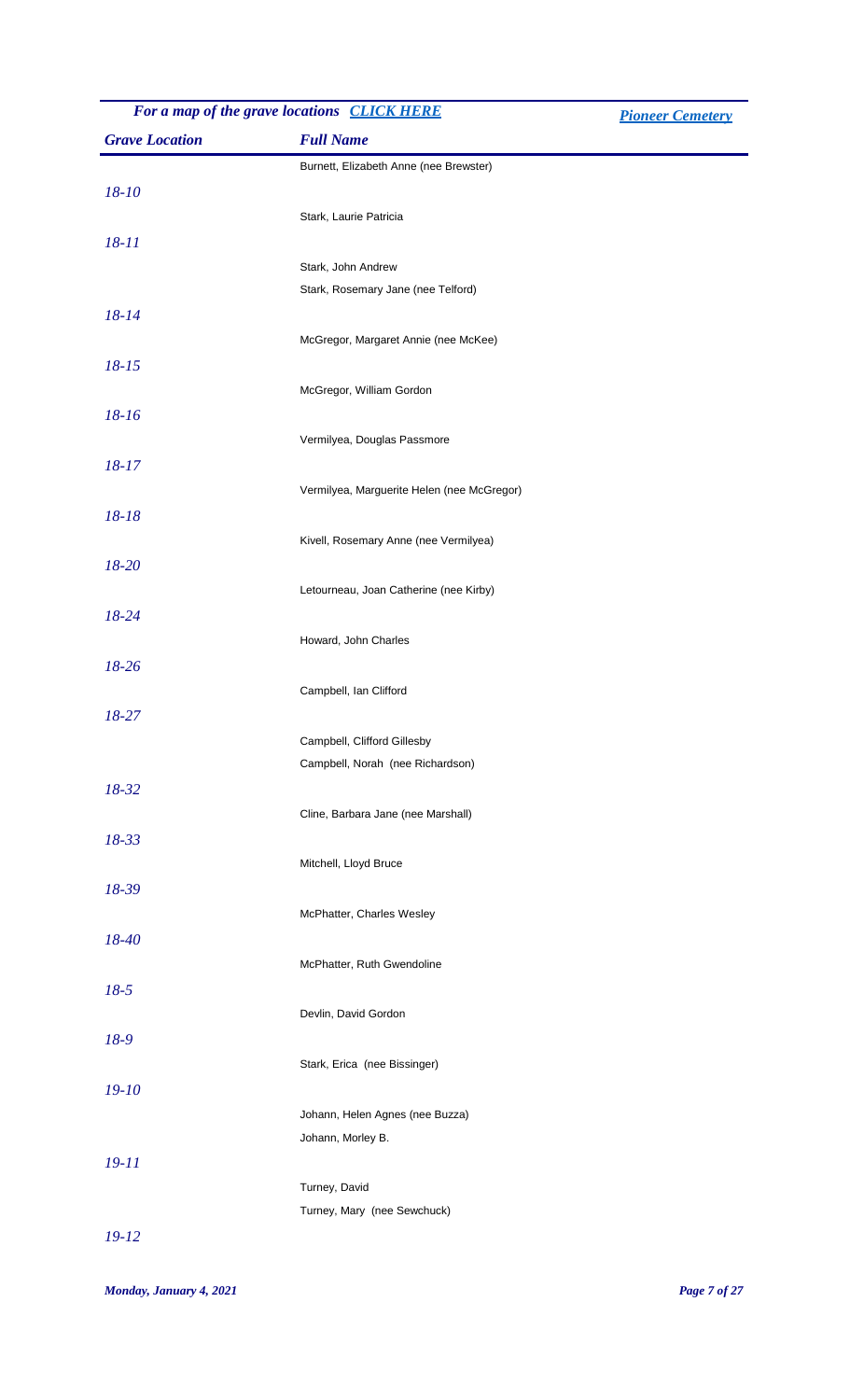| For a map of the grave locations CLICK HERE<br><b>Pioneer Cemetery</b> |                                                                     |  |
|------------------------------------------------------------------------|---------------------------------------------------------------------|--|
| <b>Grave Location</b>                                                  | <b>Full Name</b>                                                    |  |
|                                                                        | Turney, David Earnest                                               |  |
| $19 - 22$                                                              |                                                                     |  |
|                                                                        | Bernard, Douglas John                                               |  |
| $19 - 24$                                                              |                                                                     |  |
|                                                                        | Little, John B.                                                     |  |
| $19 - 25$                                                              |                                                                     |  |
|                                                                        | Little, Vera Alice Marguerite (nee Chapman)                         |  |
| $19 - 26$                                                              |                                                                     |  |
|                                                                        | Bell, John Cameron (Joe)                                            |  |
| $19 - 27$                                                              |                                                                     |  |
|                                                                        | Hickson, Frances Carolyn (nee Cathrae)<br>Hickson, Ralph John Lewis |  |
| $19 - 28$                                                              |                                                                     |  |
|                                                                        | Bannerman, Clifford Cochrane                                        |  |
|                                                                        | Bannerman, Jeanette Elizabeth (nee Bell)                            |  |
| $19 - 33$                                                              |                                                                     |  |
|                                                                        | Mundle, Doris (Dorie) Leddy (nee Fox)                               |  |
| $19-6$                                                                 |                                                                     |  |
|                                                                        | de Martigny, Frances Sheldrick (nee Brewster)                       |  |
|                                                                        | De Martigny, Michael LeMoyne                                        |  |
| $19-9$                                                                 |                                                                     |  |
|                                                                        | Graham, William John (Bud)                                          |  |
| $20 - 11$                                                              |                                                                     |  |
|                                                                        | McLean, Wesley James                                                |  |
| $20 - 24$                                                              |                                                                     |  |
|                                                                        | Scott, Harold Anderson                                              |  |
| $20 - 25$                                                              |                                                                     |  |
| $20 - 27$                                                              | Scott, Blanche Doreen (nee Davies)                                  |  |
|                                                                        | Buzza, Doris Blanche (nee Eagles)                                   |  |
|                                                                        | Buzza, Gordon Wilson                                                |  |
| 20-29                                                                  |                                                                     |  |
|                                                                        | Sanz, Daniel                                                        |  |
| $20 - 30$                                                              |                                                                     |  |
|                                                                        | Sanz, Alice (nee Vaucher)                                           |  |
| $20 - 33$                                                              |                                                                     |  |
|                                                                        | Mitchell, Roger Thomas                                              |  |
| $20 - 34$                                                              |                                                                     |  |
|                                                                        | Mitchell, Gwendolyn Isabel (nee Taylor)                             |  |
| $20 - 36$                                                              |                                                                     |  |
|                                                                        | Cioran, Eugenia                                                     |  |
| $20 - 37$                                                              |                                                                     |  |
|                                                                        | Cioran, Nicholas                                                    |  |
| 20-39                                                                  |                                                                     |  |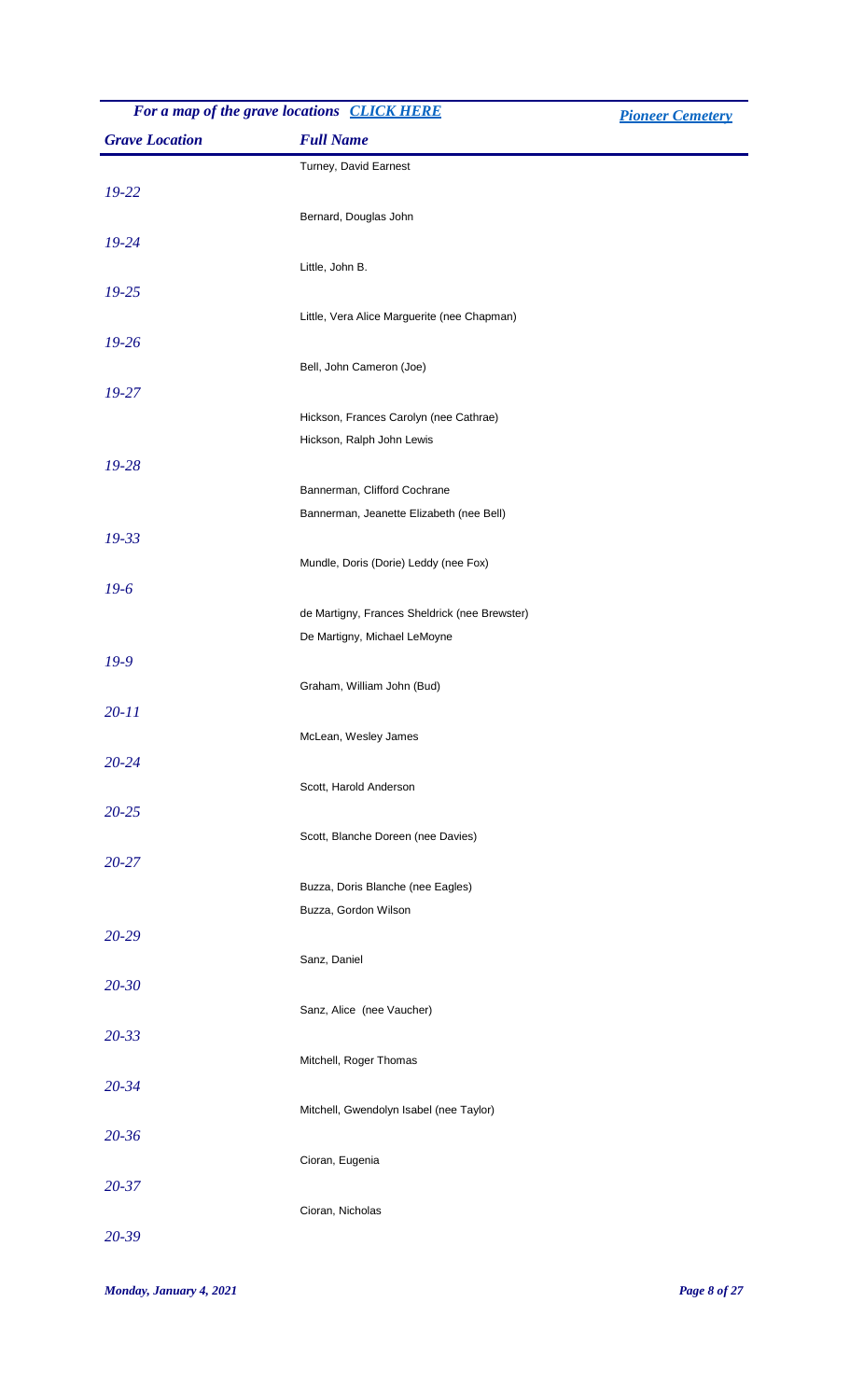| For a map of the grave locations <b>CLICK HERE</b> |                                                           | <b>Pioneer Cemetery</b> |
|----------------------------------------------------|-----------------------------------------------------------|-------------------------|
| <b>Grave Location</b>                              | <b>Full Name</b>                                          |                         |
|                                                    | Fleming, Diana Sherry                                     |                         |
| $20 - 9$                                           |                                                           |                         |
|                                                    | Grant, James Lloyd                                        |                         |
| $21 - 11$                                          |                                                           |                         |
|                                                    | Grant, Leslie Alexander                                   |                         |
|                                                    | Ivey, Janet Ellen (nee Grant)                             |                         |
| $21 - 12$                                          |                                                           |                         |
|                                                    | Grant, Isabelle Marion (nee Wentworth)                    |                         |
| $21 - 13$                                          |                                                           |                         |
|                                                    | Lounds, Marjorie Aileen (nee Rose)                        |                         |
|                                                    | Lounds, Stanley F.                                        |                         |
| $21 - 14$                                          |                                                           |                         |
|                                                    | Bowie, Marlane Theresa (nee Hellam)                       |                         |
| $21 - 15$                                          |                                                           |                         |
|                                                    | Taylor, William John                                      |                         |
| $21 - 16$                                          |                                                           |                         |
|                                                    | Taylor, Marion Louise                                     |                         |
| $21 - 17$                                          |                                                           |                         |
|                                                    | Farmery, Kenneth Edmund                                   |                         |
| $21 - 18$                                          |                                                           |                         |
|                                                    | Farmery, Hilda Adele (nee Francois)                       |                         |
|                                                    | Sobiski, Edward (Ted) James                               |                         |
| $21 - 20$                                          |                                                           |                         |
|                                                    | Thomson, John Walden                                      |                         |
|                                                    | Thomson, Kathleen Paxton (nee Notter)                     |                         |
| $21 - 21$                                          |                                                           |                         |
|                                                    | Kennedy, William                                          |                         |
| $21 - 22$                                          |                                                           |                         |
|                                                    | Kay, Mickey Donald                                        |                         |
| $21 - 26$                                          |                                                           |                         |
|                                                    | Sobiski, Kenneth Calvin                                   |                         |
| $21 - 27$                                          |                                                           |                         |
|                                                    | Sobiski, Lawrence John<br>Sobiski, Thelma Mary (nee Todd) |                         |
| $21 - 28$                                          |                                                           |                         |
|                                                    | Graham, William Ellis                                     |                         |
| $21 - 33$                                          |                                                           |                         |
|                                                    | Spence, Nancy Jane (nee Williscroft)                      |                         |
| $21 - 34$                                          |                                                           |                         |
|                                                    | Spence, Lindsay Burton                                    |                         |
| $21 - 36$                                          |                                                           |                         |
|                                                    | Tice, Susan O'Hara (nee Williscroft)                      |                         |
| $21 - 7$                                           |                                                           |                         |
|                                                    | Turner, Harold Watts                                      |                         |
|                                                    |                                                           |                         |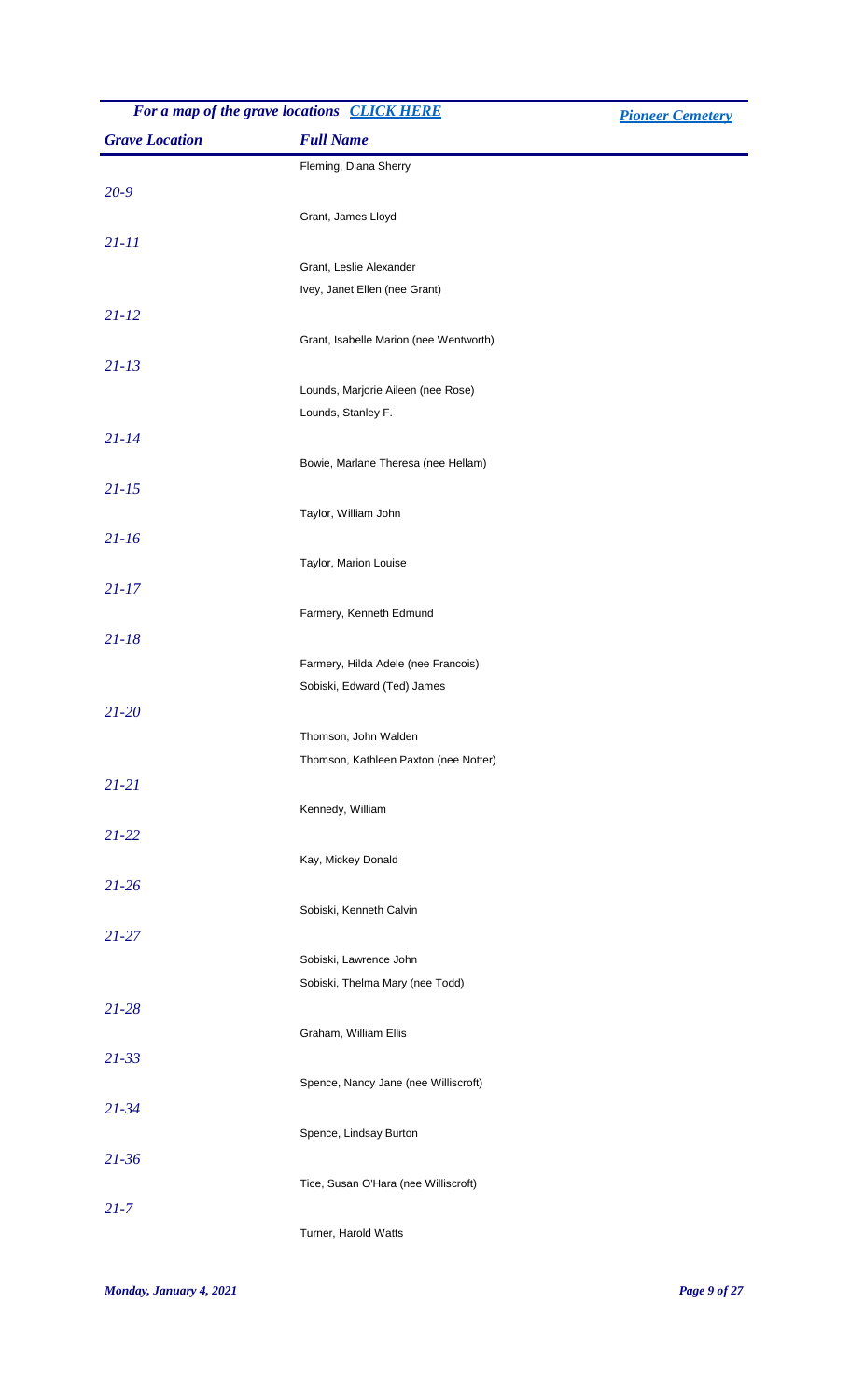| For a map of the grave locations <b>CLICK HERE</b> |                                                 | <b>Pioneer Cemetery</b> |
|----------------------------------------------------|-------------------------------------------------|-------------------------|
| <b>Grave Location</b>                              | <b>Full Name</b>                                |                         |
| $21 - 8$                                           |                                                 |                         |
|                                                    | Turner, Mildred Jane (nee Blair)                |                         |
| $22 - 13$                                          |                                                 |                         |
|                                                    | Juniper, Carl Clesson                           |                         |
| $22 - 14$                                          |                                                 |                         |
|                                                    | Juniper, Nancy Josephine (nee Cripps)           |                         |
| $22 - 15$                                          |                                                 |                         |
|                                                    | Bumstead, Rae Clarence                          |                         |
| $22 - 16$                                          |                                                 |                         |
|                                                    | Bumstead, Shirley Louise (nee McInnis)          |                         |
| $22 - 17$                                          |                                                 |                         |
|                                                    | Vassiloff, Pando (Pete)                         |                         |
| $22 - 18$                                          | Vassiloff, Audrey J. (nee Brown)                |                         |
| $22 - 19$                                          |                                                 |                         |
|                                                    | Gurney, John Richard                            |                         |
| $22 - 23$                                          |                                                 |                         |
|                                                    | Elliott, Raymond Jerry                          |                         |
| $22 - 24$                                          |                                                 |                         |
|                                                    | Byers, Betty Lou (nee Hillier)                  |                         |
|                                                    | Byers, Mervyn Earl                              |                         |
| $22 - 25$                                          |                                                 |                         |
|                                                    | Byers, Robert William                           |                         |
|                                                    | Haggerty, Margaret Ruth                         |                         |
| $22 - 26$                                          |                                                 |                         |
|                                                    | Byers, Robert Alexander                         |                         |
| $22 - 28$                                          |                                                 |                         |
|                                                    | Hibma, Dirk<br>Hibma, Jannetje (nee Hogendoorn) |                         |
| $22 - 30$                                          |                                                 |                         |
|                                                    | van den Kieboom, Jack Andrianus                 |                         |
|                                                    | Van Den Kieboom, Marian Elaine (nee Bowell)     |                         |
| $22 - 31$                                          |                                                 |                         |
|                                                    | German, Jessica Lynn                            |                         |
| $22 - 32$                                          |                                                 |                         |
|                                                    | German, Donald Allan                            |                         |
| $22 - 33$                                          |                                                 |                         |
|                                                    | Williams, Edward (Ted) Aldon                    |                         |
| $22 - 34$                                          |                                                 |                         |
|                                                    | Williams, Jeffrey Edward Mark                   |                         |
| $22 - 35$                                          |                                                 |                         |
|                                                    | Smith, Robert Murray                            |                         |
| $22 - 36$                                          | Smith, Marian Kelso (nee MacLeod)               |                         |
|                                                    |                                                 |                         |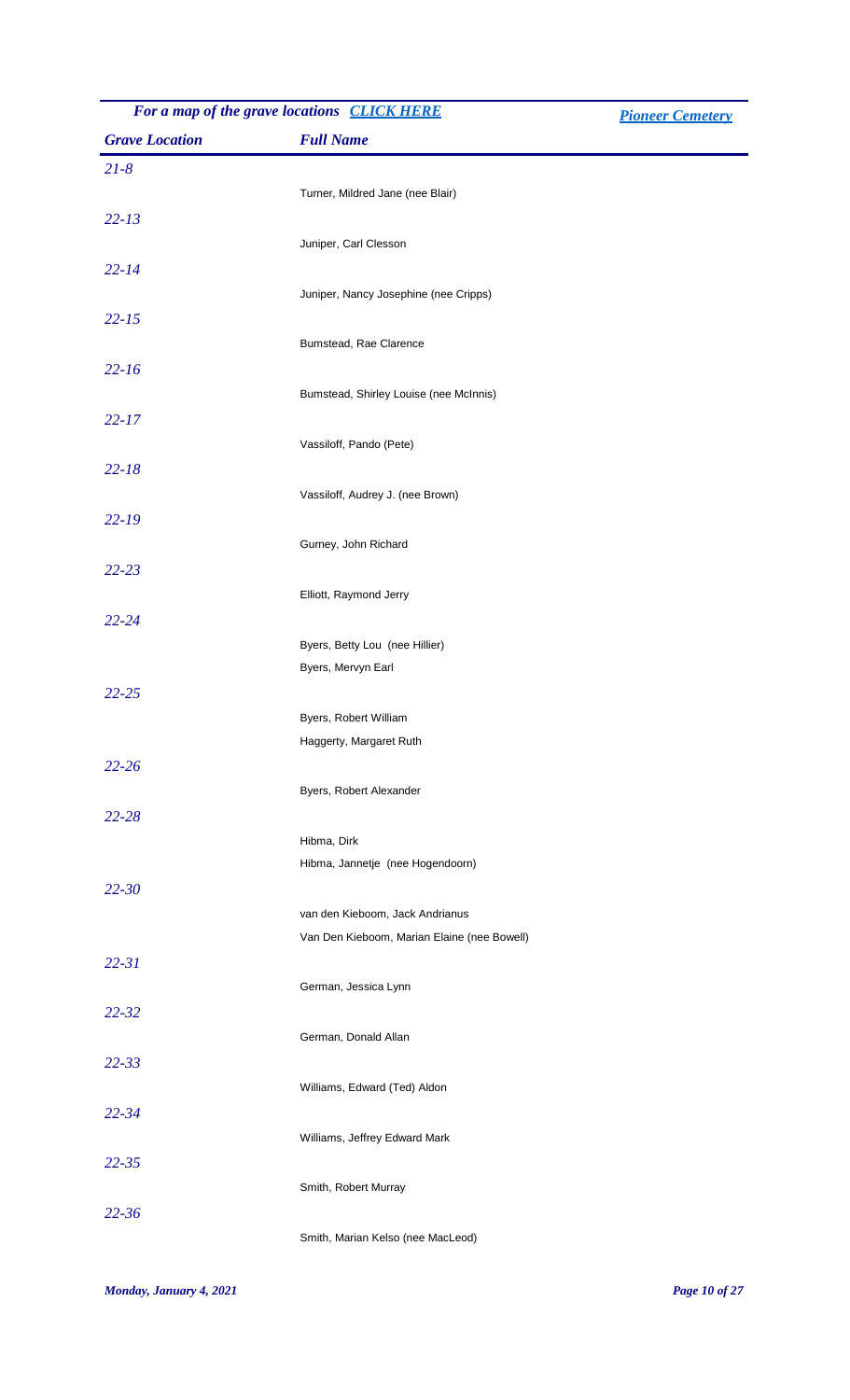| For a map of the grave locations CLICK HERE |                                         | <b>Pioneer Cemetery</b> |
|---------------------------------------------|-----------------------------------------|-------------------------|
| <b>Grave Location</b>                       | <b>Full Name</b>                        |                         |
| $23 - 33$                                   |                                         |                         |
|                                             | Williams, Douglas Reginald              |                         |
|                                             | Williams, William John Percival         |                         |
| $23 - 34$                                   |                                         |                         |
|                                             | Williams, Margaret G (nee Carnahan)     |                         |
|                                             | Williams, Percy John                    |                         |
| $23 - 37$                                   |                                         |                         |
|                                             |                                         |                         |
|                                             | Randle, Charles                         |                         |
| $23 - 38$                                   |                                         |                         |
|                                             | Randle, Rhoda Anna (nee Penton)         |                         |
| $23 - 40$                                   |                                         |                         |
|                                             | Childs, Scott Randle                    |                         |
| $I-1$                                       |                                         |                         |
|                                             | Graham, Harriet (nee McInnis)           |                         |
|                                             | Graham, John                            |                         |
| $I-10$                                      |                                         |                         |
|                                             | Morris, Catherine (nee Quesnel)         |                         |
|                                             | Morris, Roy Carman Edward Gibson        |                         |
|                                             | Overland, Myrtle Lauretta (nee Quesnel) |                         |
|                                             | Quesnel, Catherine Augustina (nee Mink) |                         |
|                                             | Quesnel, John Oliver                    |                         |
|                                             | Tucker, Marlene Karen (nee Overland)    |                         |
| $I-11$                                      |                                         |                         |
|                                             | Alexander, Catherine (nee Quinn)        |                         |
|                                             | Alexander, James                        |                         |
| $I-12$                                      |                                         |                         |
|                                             | Cameron, Arthur                         |                         |
|                                             | Cameron, Isabella (nee Alexander)       |                         |
|                                             | Cameron, James                          |                         |
|                                             |                                         |                         |
| $I-13$                                      |                                         |                         |
|                                             | Alexander, Charlotte Emma (nee Cameron) |                         |
|                                             | Alexander, James                        |                         |
|                                             | Alexander, Richard                      |                         |
| $I-14$                                      |                                         |                         |
|                                             | Butchart, Charles                       |                         |
|                                             | Butchart, Sophia                        |                         |
| $I-15$                                      |                                         |                         |
|                                             | Glen-Airston, Janet (nee Wilson)        |                         |
|                                             | Glen-Airston, William                   |                         |
| $I-16$                                      |                                         |                         |
|                                             | Carter, George                          |                         |
|                                             | Fawcett, William                        |                         |
| $I-17$                                      |                                         |                         |
|                                             | Cameron, Margaret (nee McDowall)        |                         |
|                                             | Graham, Ca meron John                   |                         |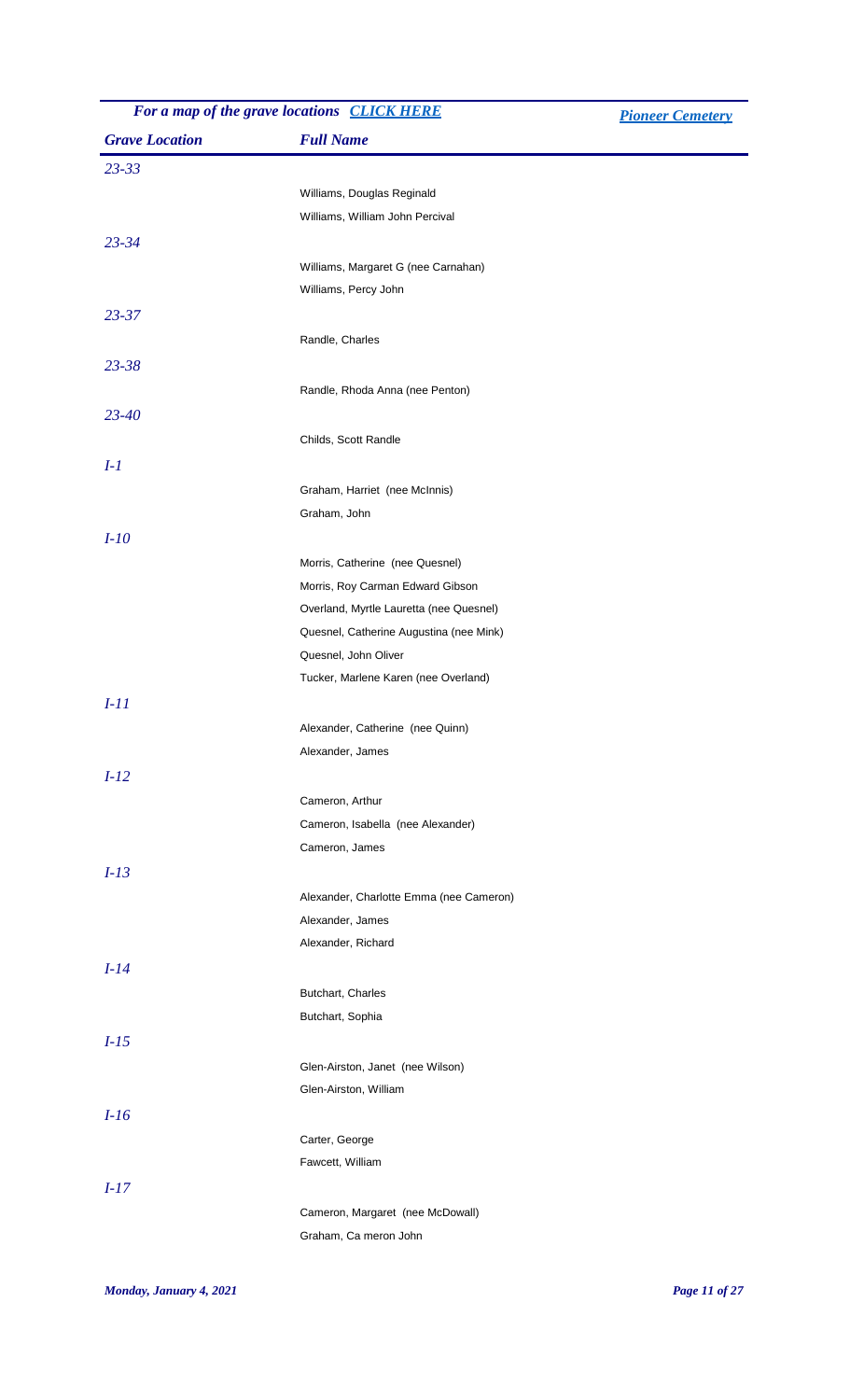| For a map of the grave locations CLICK HERE |                                                     | <b>Pioneer Cemetery</b> |
|---------------------------------------------|-----------------------------------------------------|-------------------------|
| <b>Grave Location</b>                       | <b>Full Name</b>                                    |                         |
|                                             | Graham, Jocelyn Irene (nee Sanderson)               |                         |
| $I-19$                                      |                                                     |                         |
|                                             | Cameron, Angus W.                                   |                         |
|                                             | Cameron, Donald                                     |                         |
|                                             | Cameron, James Alexander                            |                         |
|                                             | Cameron, Margaret                                   |                         |
| $I-2$                                       |                                                     |                         |
|                                             | McKay, Hector C.                                    |                         |
| $I-20$                                      |                                                     |                         |
|                                             | Glen-Airston, Jesse                                 |                         |
|                                             | Shaw, Jean (nee Glen)                               |                         |
| $I-21$                                      |                                                     |                         |
|                                             | Mathison, Kenneth                                   |                         |
|                                             | Thomson, James Brodie                               |                         |
|                                             | Thomson, Tom                                        |                         |
| $I-25$                                      |                                                     |                         |
|                                             | Cameron, Donald                                     |                         |
| $I-26$                                      |                                                     |                         |
|                                             | Keefer, Jacob                                       |                         |
|                                             | Keefer, Mary (nee Corbet)                           |                         |
| $I-27$                                      |                                                     |                         |
|                                             | Keefer, Margaret (nee Aitken)                       |                         |
|                                             | Keefer, William                                     |                         |
| $I-28$                                      |                                                     |                         |
|                                             | Burr, Mary (nee Coates)                             |                         |
|                                             | Burr, Peter                                         |                         |
|                                             | Burr, William Noah                                  |                         |
|                                             | Coates, Helen                                       |                         |
| $I-3$                                       |                                                     |                         |
|                                             | Cameron, Catherine (nee McInnis)                    |                         |
|                                             | Cameron, William R                                  |                         |
| $I-30$                                      |                                                     |                         |
|                                             | McKaig, Amanda                                      |                         |
| $I-31$                                      |                                                     |                         |
|                                             |                                                     |                         |
|                                             | Fawcett, Alma Lillian (nee Swain)<br>Fawcett, James |                         |
|                                             | Fawcett, Julia May                                  |                         |
|                                             | Fawcett, Marjorie Leona                             |                         |
|                                             | Fawcett, Shirley Jane                               |                         |
| $I-32$                                      |                                                     |                         |
|                                             | Wilson, Eleanor (nee Branscombe)                    |                         |
|                                             | Wilson, James                                       |                         |
| $I-33$                                      |                                                     |                         |
|                                             | Veitch, Fanny (nee Warrilow)                        |                         |
|                                             | Veitch, Walter                                      |                         |
|                                             |                                                     |                         |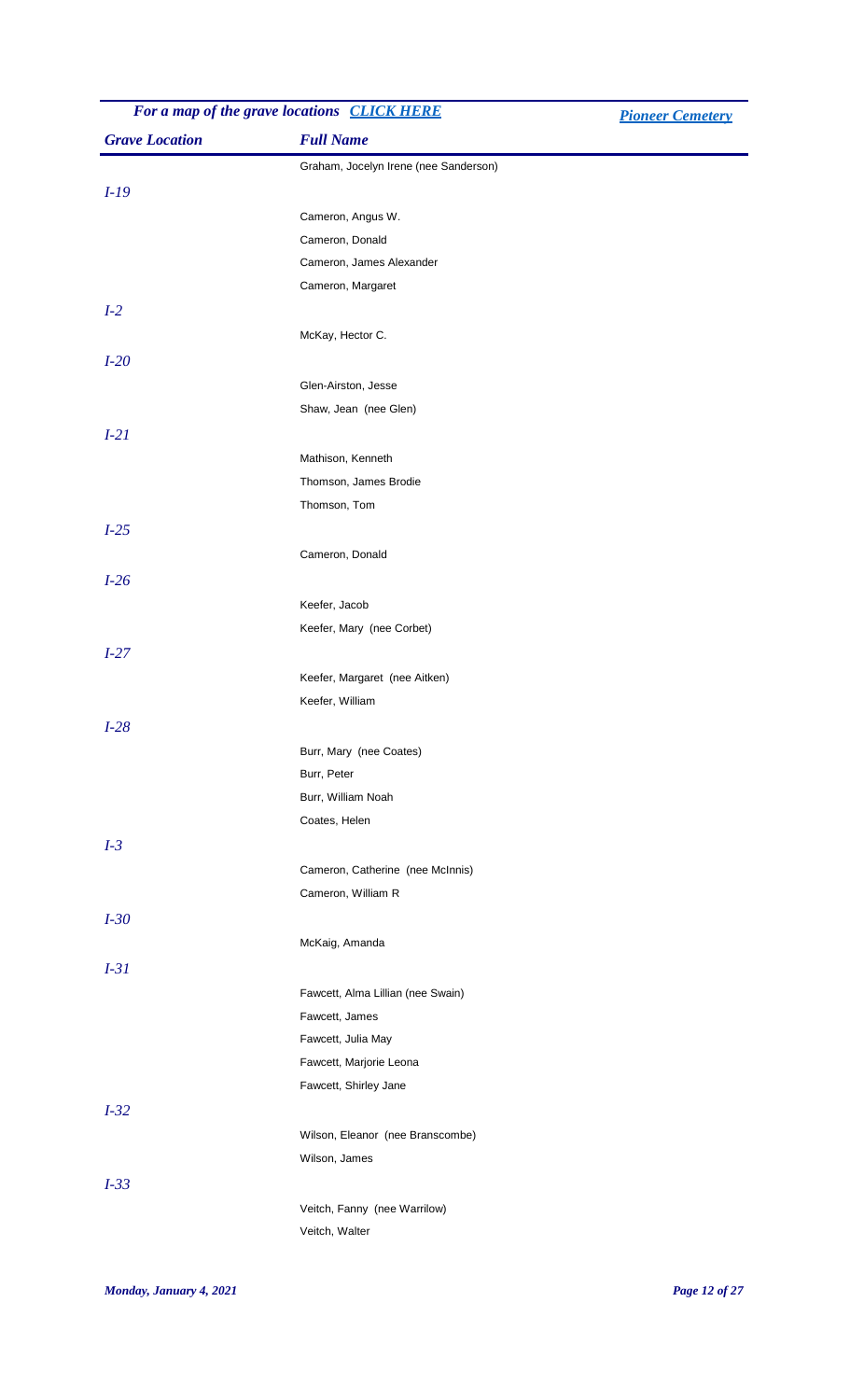| For a map of the grave locations CLICK HERE |                                      | <b>Pioneer Cemetery</b> |
|---------------------------------------------|--------------------------------------|-------------------------|
| <b>Grave Location</b>                       | <b>Full Name</b>                     |                         |
| $I-34$                                      |                                      |                         |
|                                             | McMillan, Margery A (nee McLeod)     |                         |
| $I-35$                                      |                                      |                         |
|                                             | McLeod, William                      |                         |
| $I-36$                                      |                                      |                         |
|                                             | Nicholson, Harriet (nee Graham)      |                         |
|                                             | Nicholson, Malcolm                   |                         |
| $I-37$                                      |                                      |                         |
|                                             | Reid, Annie                          |                         |
|                                             | Reid, Flora (nee McNeil)             |                         |
|                                             | Reid, George                         |                         |
| $I-38$                                      |                                      |                         |
|                                             | Reid, Robert                         |                         |
|                                             | Reid, Walter                         |                         |
|                                             | Reid, William                        |                         |
| $I-39$                                      |                                      |                         |
|                                             | Reid, David                          |                         |
|                                             | Reid, John                           |                         |
|                                             | Scott, Mary (nee Reid)               |                         |
| $I-4$                                       |                                      |                         |
|                                             | Quesnel, Albert W.                   |                         |
| $I-40$                                      |                                      |                         |
|                                             | McLeod, Donald                       |                         |
| $I-41$                                      |                                      |                         |
|                                             | Campbell, Mary Flora (nee McLeod)    |                         |
|                                             | Campbell, William                    |                         |
| $I-42$                                      |                                      |                         |
|                                             | Cameron, Eliza Ann (nee Lint)        |                         |
|                                             | Cameron, Peter                       |                         |
| $I-43$                                      |                                      |                         |
|                                             | Ead, John Malcolm                    |                         |
|                                             | Ead, Margaret Anne (nee Graham)      |                         |
| $I-44$                                      |                                      |                         |
|                                             | Etherington, Lois Ethel (nee Kearns) |                         |
|                                             | Kearns, Burton Wilmot                |                         |
|                                             | Kearns, Ferne Alvada (nee Chapman)   |                         |
| $I-45$                                      |                                      |                         |
|                                             | Harvey, Ruth Lenore                  |                         |
|                                             | Harvey, Robert Milo                  |                         |
|                                             | Holmes, Judith Ann                   |                         |
|                                             | Little, Mary Elizabeth               |                         |
| $I-46$                                      |                                      |                         |
|                                             | Richards, Alburn ("Burnie)           |                         |
|                                             | Richards, Ruth McLennan (nee Scott)  |                         |
| $I-47$                                      |                                      |                         |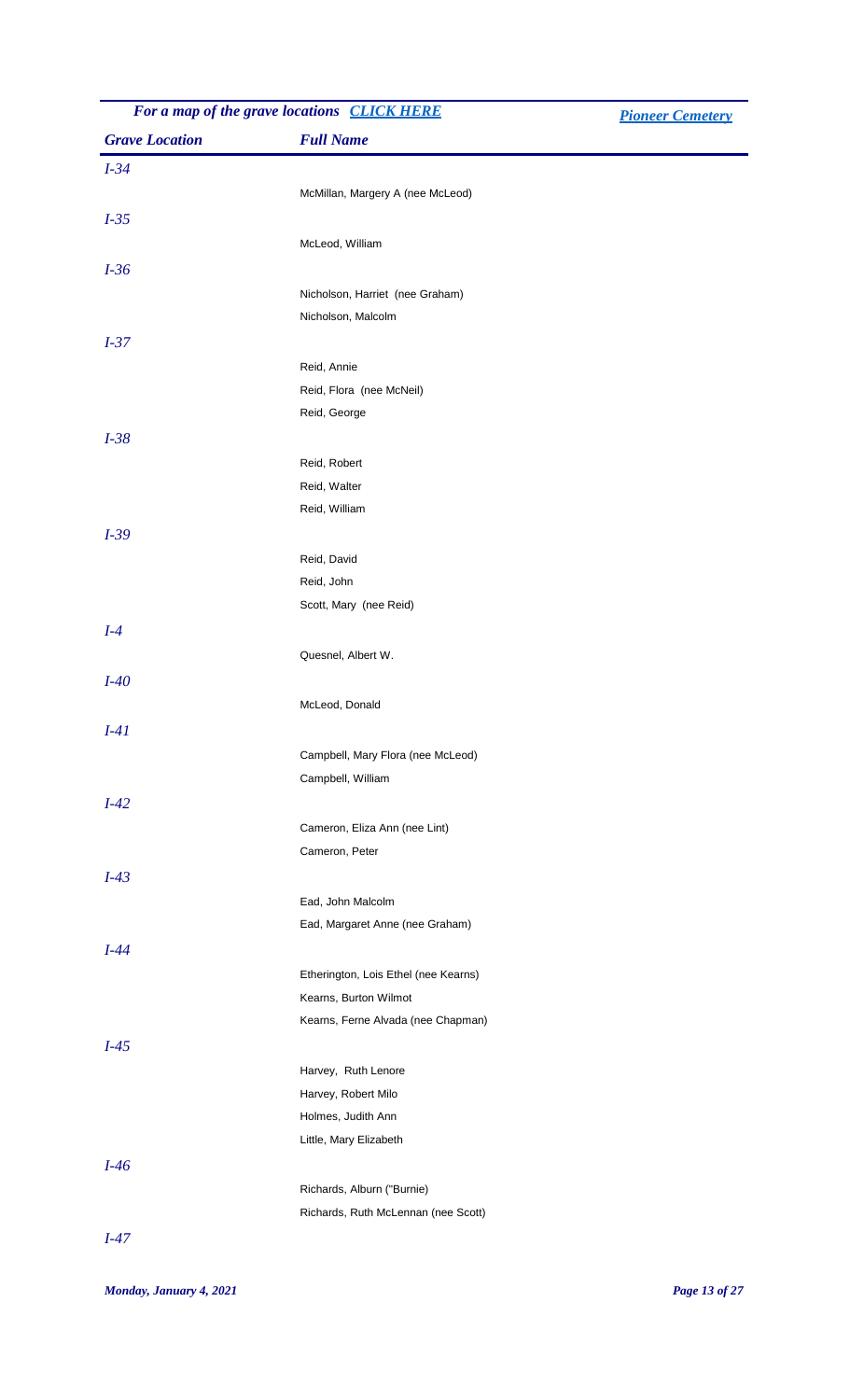| For a map of the grave locations CLICK HERE |                                  | <b>Pioneer Cemetery</b> |
|---------------------------------------------|----------------------------------|-------------------------|
| <b>Grave Location</b>                       | <b>Full Name</b>                 |                         |
|                                             | McDowell, Elizabeth              |                         |
|                                             | McDowell, Jennet                 |                         |
| $I-49$                                      |                                  |                         |
|                                             | Crose, Brierley Ann (nee Musson) |                         |
|                                             | Musson, Gordon Taylor            |                         |
|                                             | Musson, Helen J. (nee Bonstein)  |                         |
| $I-5$                                       |                                  |                         |
|                                             | Cameron, Angus                   |                         |
|                                             | Cameron, Janet (nee Quesnel)     |                         |
|                                             |                                  |                         |

|        | MUSSON, Helen J. (Hee Bonstein)           |
|--------|-------------------------------------------|
| $I-5$  |                                           |
|        | Cameron, Angus                            |
|        | Cameron, Janet (nee Quesnel)              |
| $I-5I$ |                                           |
|        | Cameron, Charles W.                       |
|        | Cameron, Esther J. (nee Gilchrist)        |
| $I-52$ |                                           |
|        | Henderson, James                          |
|        | Henderson, Mary Margaret (Nora)           |
|        | Henderson, William                        |
| $I-53$ |                                           |
|        | McCaffery, Margaret                       |
|        | Nicholson, Flora (nee McCaffrey)          |
|        | Nicholson, John                           |
| $I-54$ |                                           |
|        | Yule, Frederick Lynn                      |
| $I-55$ |                                           |
|        |                                           |
|        | Hoffman, Gelt                             |
|        | Hofman, Agnes Amelia (nee Bumstead)       |
| $I-6$  |                                           |
|        | Cameron, Eliza Jane                       |
| $I-62$ |                                           |
|        | Rutherford, Elizabeth Ann (nee Sutcliffe) |
|        | Rutherford, Robert C                      |
| $I-63$ |                                           |
|        | Rutherford, Helen (nee Sibbald)           |
|        | Rutherford, Tom                           |
| $I-67$ |                                           |
|        | Rutherford, Bruce Coleman                 |
|        | Rutherford, Dawn (nee Diggins)            |
|        | Rutherford, Elaine Kathleen (nee Wagner)  |
|        | Rutherford, Peter Coleman                 |
| $I-7$  |                                           |
|        | Little, Herbert Johnson                   |
|        | Little, Ina Lynte (nee Day)               |
| $I-73$ |                                           |
|        | Rutherford, Elizabeth                     |
|        | Rutherford, Sheila                        |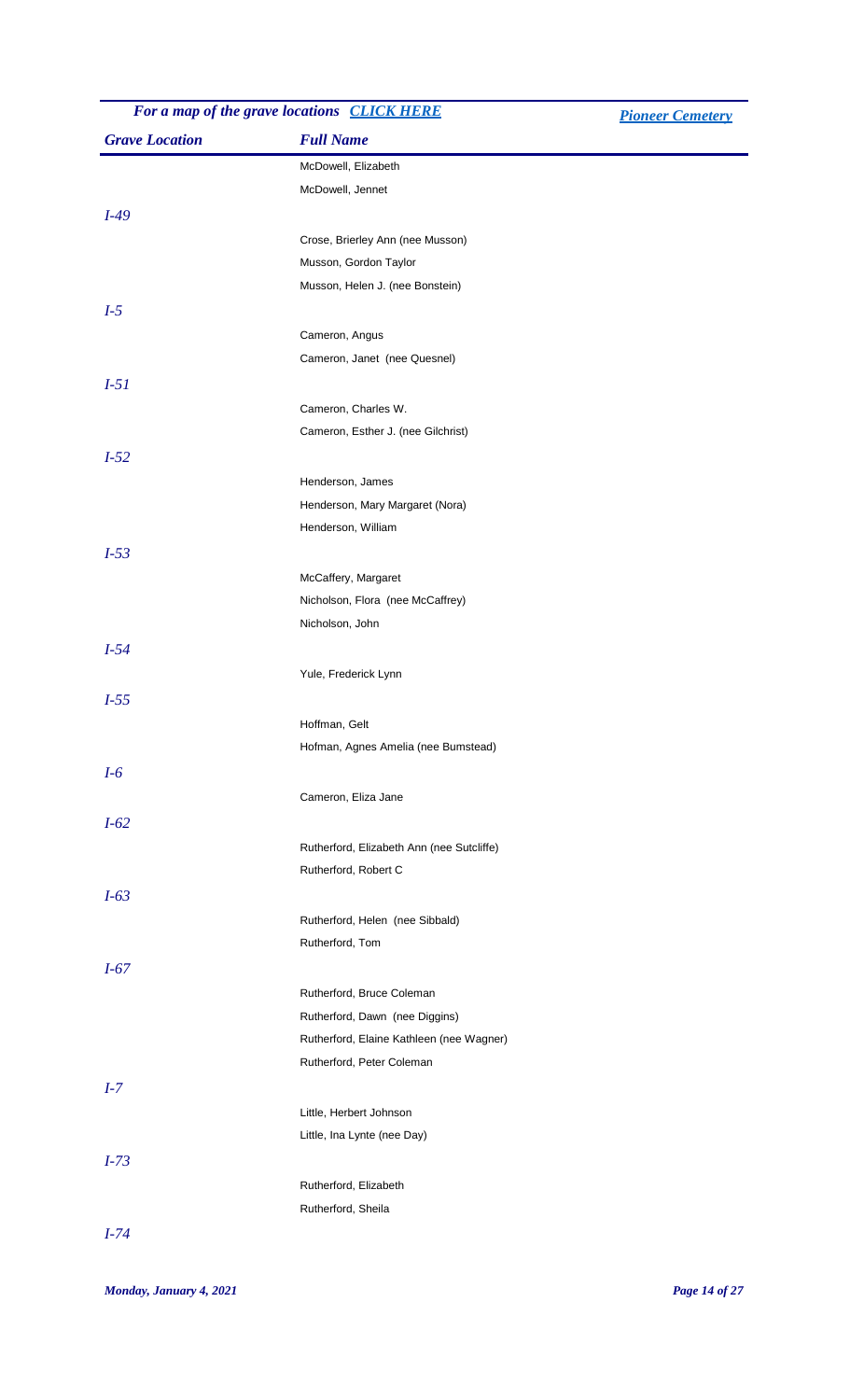| For a map of the grave locations CLICK HERE |                                                           | <b>Pioneer Cemetery</b> |
|---------------------------------------------|-----------------------------------------------------------|-------------------------|
| <b>Grave Location</b>                       | <b>Full Name</b>                                          |                         |
|                                             | Cumming, Arthur Murray                                    |                         |
|                                             | Cumming, Myrtle Victoria (nee Summerville)                |                         |
| $I-75$                                      |                                                           |                         |
|                                             | Rutherford, Betty Irene (nee Cumming)                     |                         |
|                                             | Rutherford, Jaffray Milton                                |                         |
| $I-9$                                       |                                                           |                         |
|                                             | Graham, Daniel                                            |                         |
|                                             | Graham, Mary (nee McKechnie)                              |                         |
| $II-11$                                     |                                                           |                         |
|                                             | Cameron, Marion                                           |                         |
| $II-12$                                     |                                                           |                         |
|                                             | Buckley, Janet Sarah (nee McHray)                         |                         |
|                                             | Buckley, William                                          |                         |
| $II-13$                                     |                                                           |                         |
|                                             | Buckley, James                                            |                         |
|                                             | Buckley, Jane (nee White)                                 |                         |
| $II-14$                                     |                                                           |                         |
|                                             | Buckley, George T.                                        |                         |
|                                             | Buckley, John Henry                                       |                         |
|                                             | Buckley, Mary Jane                                        |                         |
| $II-16$                                     |                                                           |                         |
|                                             | Ramsay, Julianne (nee Ostrander)                          |                         |
|                                             | Ramsay, Maxwell<br>Ramsay, Selena                         |                         |
|                                             |                                                           |                         |
| $II-17$                                     |                                                           |                         |
|                                             | Stewart, Mary Madeline (nee Ramsay)<br>Stewart, William J |                         |
| $II-18$                                     |                                                           |                         |
|                                             | McGregor, Arthur S.                                       |                         |
|                                             | McGregor, Julia A. (nee Stewart)                          |                         |
|                                             | McGregor, William John                                    |                         |
| $II-19$                                     |                                                           |                         |
|                                             | Day, Margaret Ann (nee Alexander)                         |                         |
|                                             | Day, Sidney P.                                            |                         |
|                                             | Graham, Lottie (nee Day)                                  |                         |
| $II-20$                                     |                                                           |                         |
|                                             | Fawcett, Isabella (nee McKeen)                            |                         |
|                                             | Fawcett, Robert                                           |                         |
| $II-21$                                     |                                                           |                         |
|                                             | Crawford, Catherine                                       |                         |
|                                             | Crawford, John                                            |                         |
| $II-22$                                     |                                                           |                         |
|                                             | Veitch, Margaret Lillie                                   |                         |
|                                             | Veitch, Thomas                                            |                         |
| $II-23$                                     |                                                           |                         |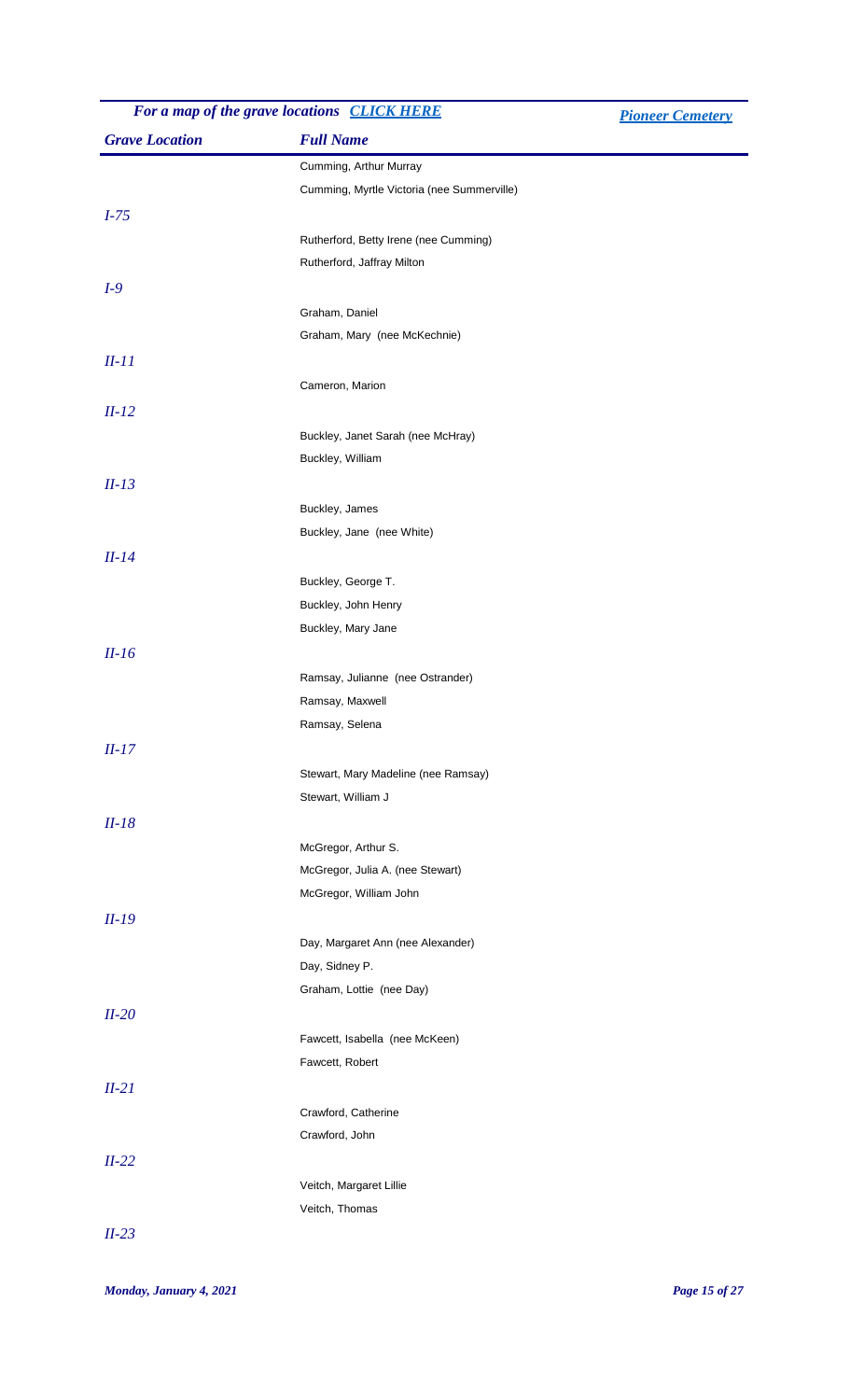| For a map of the grave locations CLICK HERE |                                  | <b>Pioneer Cemetery</b> |
|---------------------------------------------|----------------------------------|-------------------------|
| <b>Grave Location</b>                       | <b>Full Name</b>                 |                         |
|                                             | Veitch, Jane                     |                         |
|                                             | Veitch, William                  |                         |
| $II-24$                                     |                                  |                         |
|                                             | Mathison, Donald                 |                         |
| $II-25$                                     |                                  |                         |
|                                             | Hope, Andrew H.                  |                         |
|                                             | Hope, John G.                    |                         |
|                                             | Hope, Margaret (nee Veitch)      |                         |
| $II-26$                                     |                                  |                         |
|                                             | Crawford, Catherine (nee Donald) |                         |
|                                             | Crawford, Robert                 |                         |
| $II-27$                                     |                                  |                         |
|                                             | Jolley, Elizabeth                |                         |
|                                             | Jolley, William                  |                         |
|                                             | Jolley, William                  |                         |
|                                             | McKenzie, Catherine (nee Jolley) |                         |
|                                             | McKenzie, Jennie                 |                         |
| $II-28$                                     |                                  |                         |
|                                             | Jolley, George                   |                         |
|                                             | Jolley, Janet (nee Crawford)     |                         |
|                                             | Read, Jenny Kathline             |                         |
| $II-29$                                     |                                  |                         |
|                                             | Mathison, Frederick George       |                         |
|                                             | Mathison, Jane Ann (nee Jolley)  |                         |
|                                             | Mathison, John A.                |                         |
|                                             | Mathison, William                |                         |
|                                             | Mathison, William                |                         |
|                                             | Mathison, William J.             |                         |
| $II-30$                                     |                                  |                         |
|                                             | Mathison, Dorothy                |                         |
|                                             | Mathison, Hughena                |                         |
|                                             | Mathison, John                   |                         |
| $II-31$                                     |                                  |                         |
|                                             | Hunter, Alexander                |                         |
| $II-32$                                     |                                  |                         |
|                                             | Lang, Alice R. (nee Inglis)      |                         |
|                                             | Lang, Andrew                     |                         |
|                                             | Lang, Archibald B.               |                         |
| $II-33$                                     |                                  |                         |
|                                             | Lang, Susan (nee Burnie)         |                         |
|                                             | Lang, Thomas D.                  |                         |
|                                             | Lang, William                    |                         |
| $II-34$                                     |                                  |                         |
|                                             | MacKay, Hector                   |                         |
|                                             | MacKay, John T.                  |                         |
| $II-35$                                     |                                  |                         |
|                                             |                                  |                         |

## *Monday, January 4, 2021 Page 16 of 27*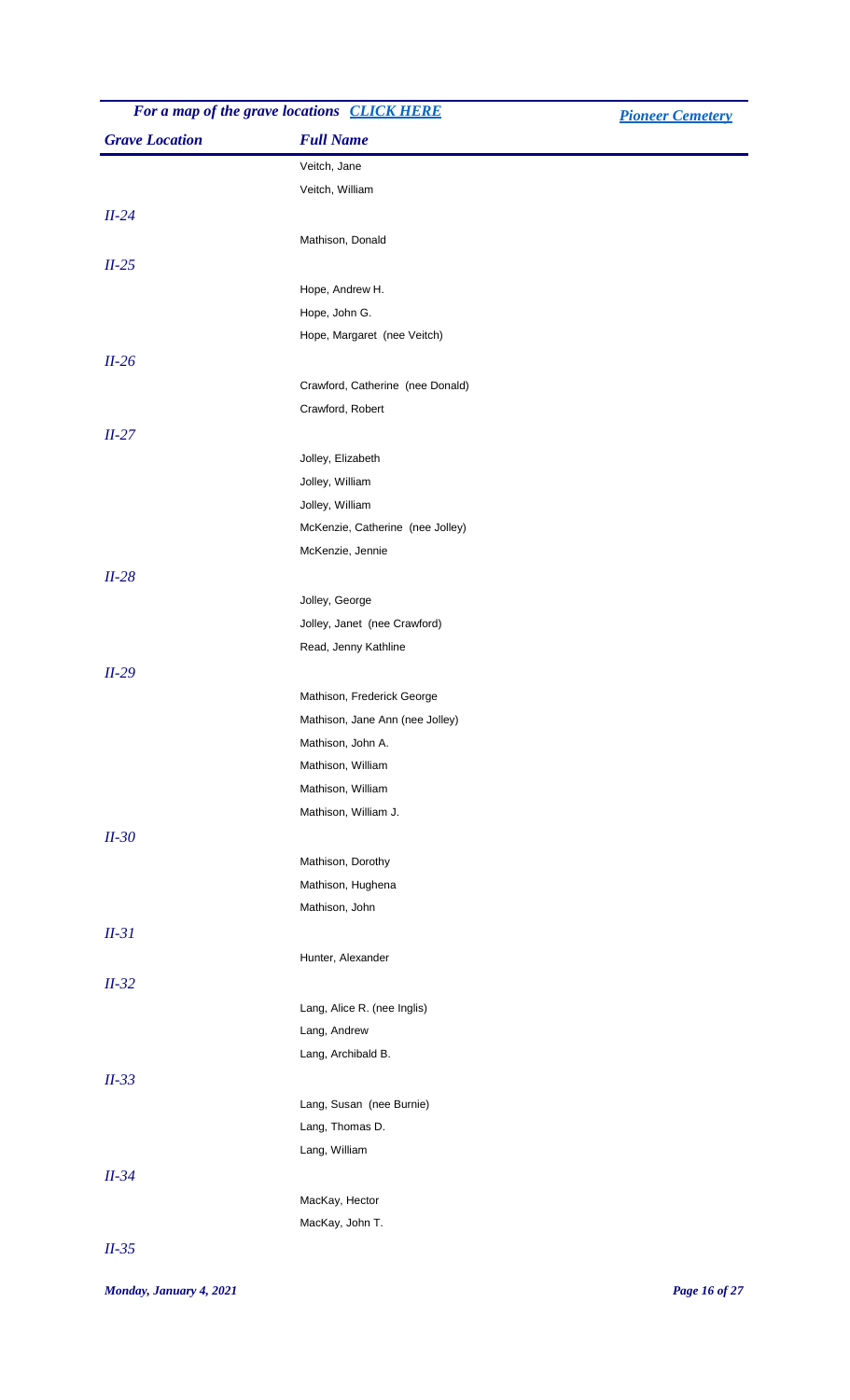| For a map of the grave locations CLICK HERE |                                      | <b>Pioneer Cemetery</b> |
|---------------------------------------------|--------------------------------------|-------------------------|
| <b>Grave Location</b>                       | <b>Full Name</b>                     |                         |
|                                             | Rutherford, Annie (nee Mitchell)     |                         |
|                                             | Rutherford, Malcolm                  |                         |
| $II-36$                                     |                                      |                         |
|                                             | Lang, Burnie G.J.                    |                         |
|                                             | Lang, Margaret                       |                         |
| $II-37$                                     |                                      |                         |
|                                             | Clark, Henry                         |                         |
|                                             | Lang, Henry Clark                    |                         |
|                                             | Lang, Jannet                         |                         |
| $II-38$                                     |                                      |                         |
|                                             | Lang, Annie M (nee Dignon)           |                         |
|                                             | Lang, Christopher M                  |                         |
|                                             |                                      |                         |
| $II-39$                                     |                                      |                         |
|                                             | Rutherford, Catherine (nee McGregor) |                         |
|                                             | Rutherford, Jessie                   |                         |
|                                             | Rutherford, Thomas                   |                         |
| $II-40$                                     |                                      |                         |
|                                             | Rutherford, Jessie                   |                         |
|                                             | Rutherford, Kate MacGregor           |                         |
|                                             | Rutherford, Margaret Thomson         |                         |
| $II-41$                                     |                                      |                         |
|                                             | Anderson, Maggie (nee Johnston)      |                         |
|                                             | Anderson, Martin S.                  |                         |
| $II-42$                                     |                                      |                         |
|                                             | Sutherland, Catherine (nee Waters)   |                         |
|                                             | Sutherland, Elizabeth                |                         |
| $II-43$                                     |                                      |                         |
|                                             | Scott, George                        |                         |
|                                             | Scott, Margaret                      |                         |
|                                             | Scott, Margaret (nee Veitch)         |                         |
|                                             | Scott, Thomas W.                     |                         |
| $II-44$                                     |                                      |                         |
|                                             | Cameron, Elizabeth (nee McKenzie)    |                         |
|                                             | Cameron, Richard                     |                         |
| $II-45$                                     |                                      |                         |
|                                             | Henry, Janet E. (nee Gibson)         |                         |
|                                             | Henry, Jennie                        |                         |
|                                             | Henry, John                          |                         |
|                                             | Henry, Robert                        |                         |
| $II-46$                                     |                                      |                         |
|                                             | Day, John                            |                         |
|                                             | Day, Mary Ann (nee Dawson)           |                         |
|                                             |                                      |                         |
| $II-47$                                     |                                      |                         |
|                                             | Hamilton, Adam Lemerchant            |                         |
|                                             | Hamilton, Tillie (nee Scott)         |                         |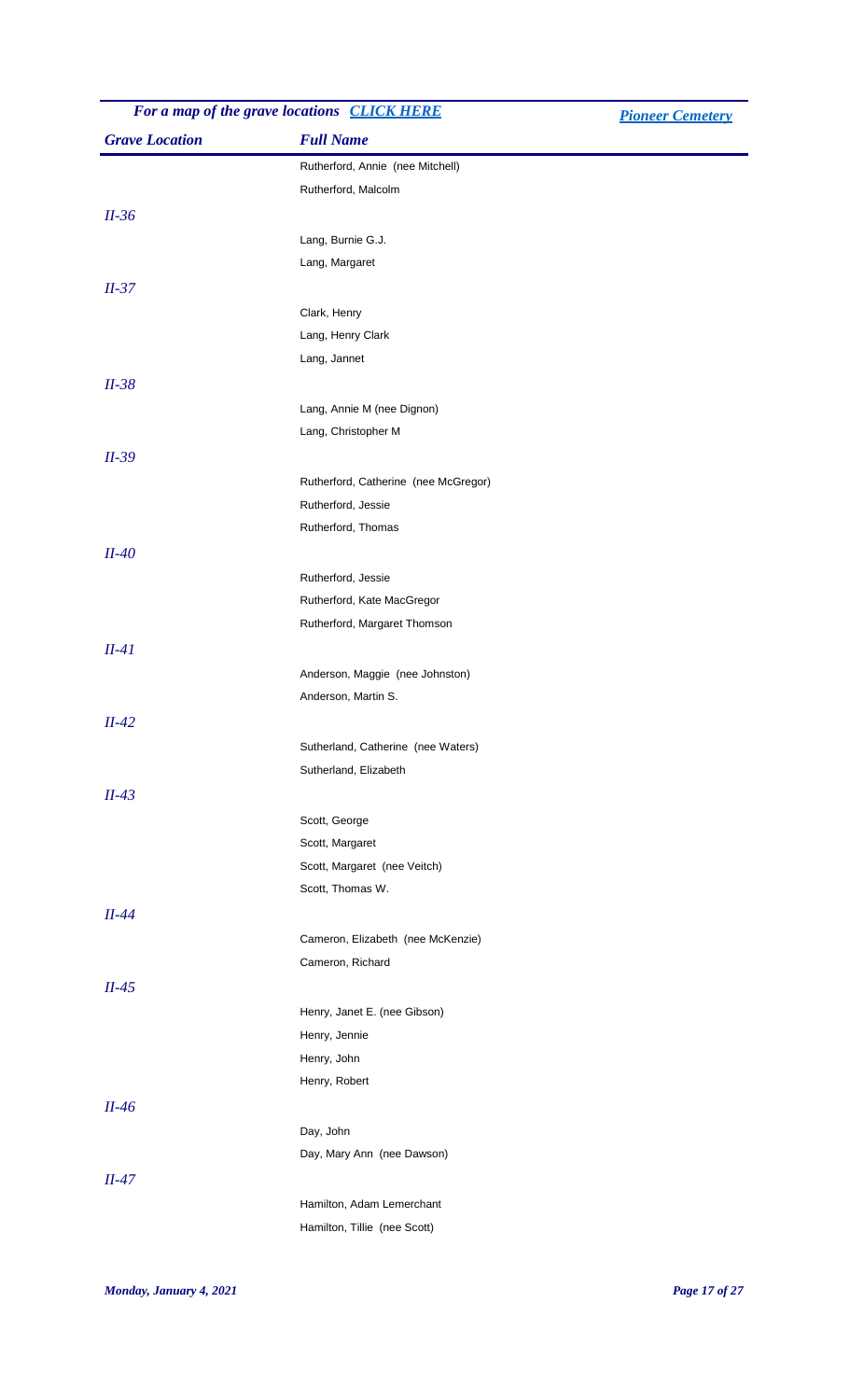| For a map of the grave locations <b>CLICK HERE</b> |                                        | <b>Pioneer Cemetery</b> |
|----------------------------------------------------|----------------------------------------|-------------------------|
| <b>Grave Location</b>                              | <b>Full Name</b>                       |                         |
| $II-48$                                            |                                        |                         |
|                                                    | Buzza, Edmund                          |                         |
|                                                    | Buzza, Mary Jane (nee Noble)           |                         |
|                                                    | Noble, Charles R.                      |                         |
| $II-49$                                            |                                        |                         |
|                                                    | Gibson, James                          |                         |
|                                                    | Gibson, Janet (nee Rae)                |                         |
|                                                    | Gibson, John W.                        |                         |
| $II-50$                                            |                                        |                         |
|                                                    | Cameron, Arthur                        |                         |
|                                                    | Cameron, Jean S. (nee Gibson)          |                         |
|                                                    | Gibson, Mina                           |                         |
|                                                    | Gibson, Robert S.                      |                         |
| $II-51$                                            |                                        |                         |
|                                                    | McKeen, George Thomson                 |                         |
|                                                    | McKeen, Marion B. (nee Riddell)        |                         |
| $II-52$                                            |                                        |                         |
|                                                    | McKeen, Frank Hutchison                |                         |
|                                                    | McKeen, Maude Armstrong (nee Cameron)  |                         |
| $II-53$                                            |                                        |                         |
|                                                    | Mitchell, James Rutherford             |                         |
|                                                    | Mitchell, Margaret Annie (nee Lamont)  |                         |
| $II-54$                                            |                                        |                         |
|                                                    | Day, Charles Peter                     |                         |
|                                                    | Day, Emma (nee Cameron)                |                         |
|                                                    | Day, Hannah (nee Buzza)                |                         |
| $II-55$                                            |                                        |                         |
|                                                    | Mitchell, Minnie (nee Rutherford)      |                         |
|                                                    | Mitchell, Thomas                       |                         |
| $II-56$                                            |                                        |                         |
|                                                    | Walter, Isabel Mary (nee Tippin)       |                         |
|                                                    | Walter, Robert Alvin                   |                         |
|                                                    |                                        |                         |
| $II-57$                                            |                                        |                         |
|                                                    | Walter, Florence Eileen (nee Carnahan) |                         |
|                                                    | Walter, Richard Elmer                  |                         |
| $II-58$                                            |                                        |                         |
|                                                    | Walter, Rilla A. (nee Coulter)         |                         |
|                                                    | Walter, Robert James                   |                         |
| $II-59$                                            |                                        |                         |
|                                                    | Mitchell, Betty Marie (nee Knaggs)     |                         |
|                                                    | Mitchell, Russell                      |                         |
| $II-6$                                             |                                        |                         |
|                                                    | Barrett, Harvey                        |                         |
|                                                    | Barrett, Margaret Eva                  |                         |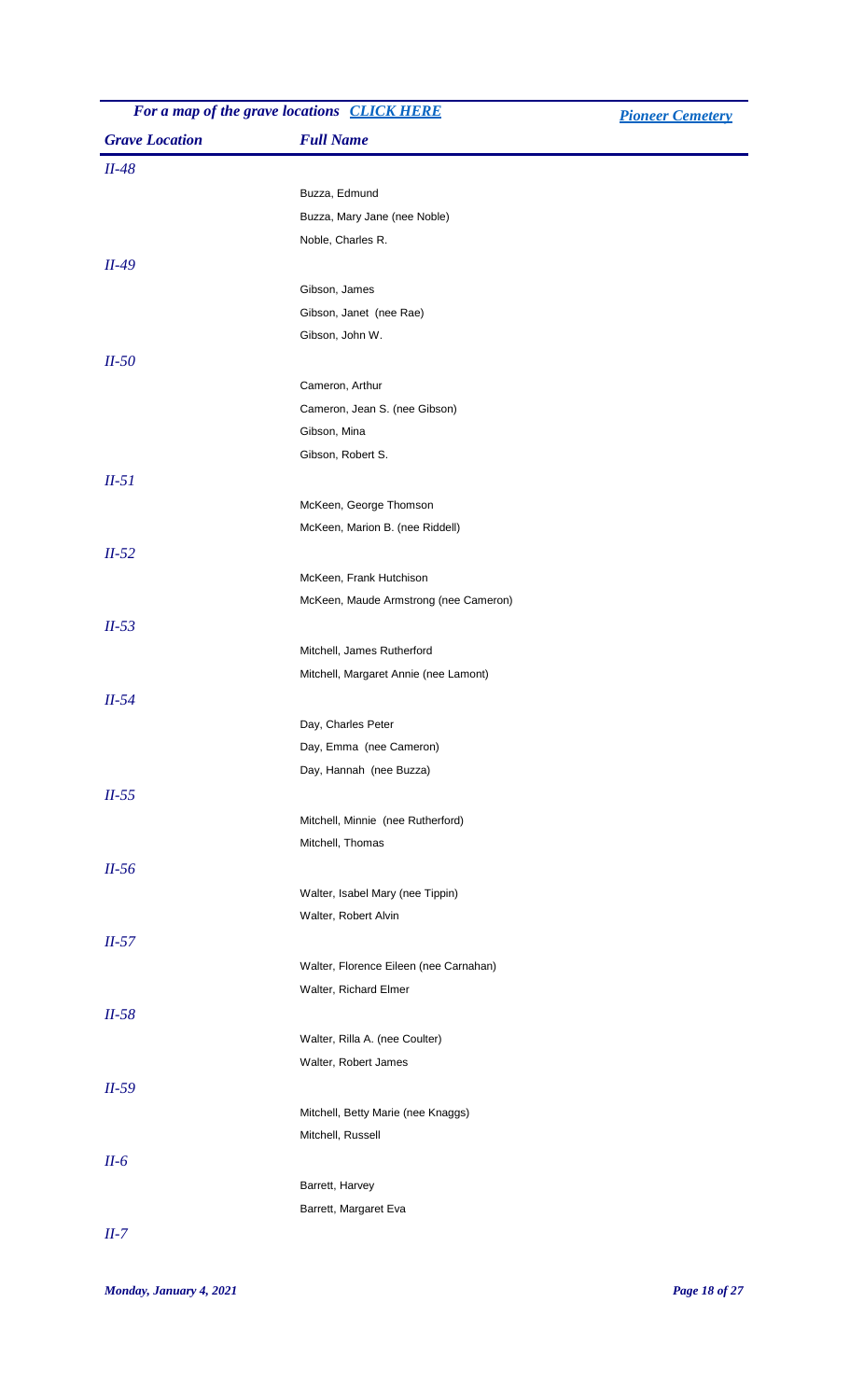|                       | For a map of the grave locations <b>CLICK HERE</b> | <b>Pioneer Cemetery</b> |
|-----------------------|----------------------------------------------------|-------------------------|
| <b>Grave Location</b> | <b>Full Name</b>                                   |                         |
|                       | Fraser, Isabella (nee Cameron)                     |                         |
|                       | Fraser, Thomas                                     |                         |
| $II-8$                |                                                    |                         |
|                       | Cameron, George Oliver                             |                         |
|                       | Cameron, Margaret Eleanor (nee Crawford)           |                         |
| $II-9$                |                                                    |                         |
|                       | Cameron, Margaret Isabel                           |                         |
|                       | Cameron, Stanley C.                                |                         |
| $III-1$               |                                                    |                         |
|                       | Kirkwood, Alexander                                |                         |
|                       | Kirkwood, Liston                                   |                         |
|                       | Kirkwood, Mary Leah (nee Hayball)                  |                         |
| $III-10$              |                                                    |                         |
|                       | Lemon, Albert                                      |                         |
|                       | Lemon, Albert                                      |                         |
|                       | Lemon, Pearl                                       |                         |
| $III-11$              |                                                    |                         |
|                       | Ross, Elizabeth Murray                             |                         |
|                       | Ross, Jessie H.                                    |                         |
| $III-12$              |                                                    |                         |
|                       | Grierson, Janet E.                                 |                         |
|                       | Grierson, Robert                                   |                         |
| $III-13$              |                                                    |                         |
|                       | Ross, Allan H.                                     |                         |
|                       | Ross, William Telford                              |                         |
| $III-14$              |                                                    |                         |
|                       | Thomson, Dorothy Mary (nee Mann)                   |                         |
|                       | Thomson, George                                    |                         |
|                       | Thomson, James Telford                             |                         |
|                       | Thomson, Jean (nee Telford)                        |                         |
| $III-15$              |                                                    |                         |
|                       | Scott, James Alexander                             |                         |
|                       | Scott, Loretta L. (nee Little)                     |                         |
| $III-16$              |                                                    |                         |
|                       | Scott, Duncan Morrison                             |                         |
| $III-17$              |                                                    |                         |
|                       | Reid, Malcolm                                      |                         |
| $III-18$              |                                                    |                         |
|                       | Buzza, George                                      |                         |
| $III-19$              |                                                    |                         |
|                       | Buzza, Jane                                        |                         |
| $III-2$               |                                                    |                         |
|                       | Kirkwood, Ruby Alexandra                           |                         |
|                       | MacPherson, Lillian Lola (nee Kirkwood)            |                         |
|                       | McKeen, Mary Winnifred (nee Kirkwood)              |                         |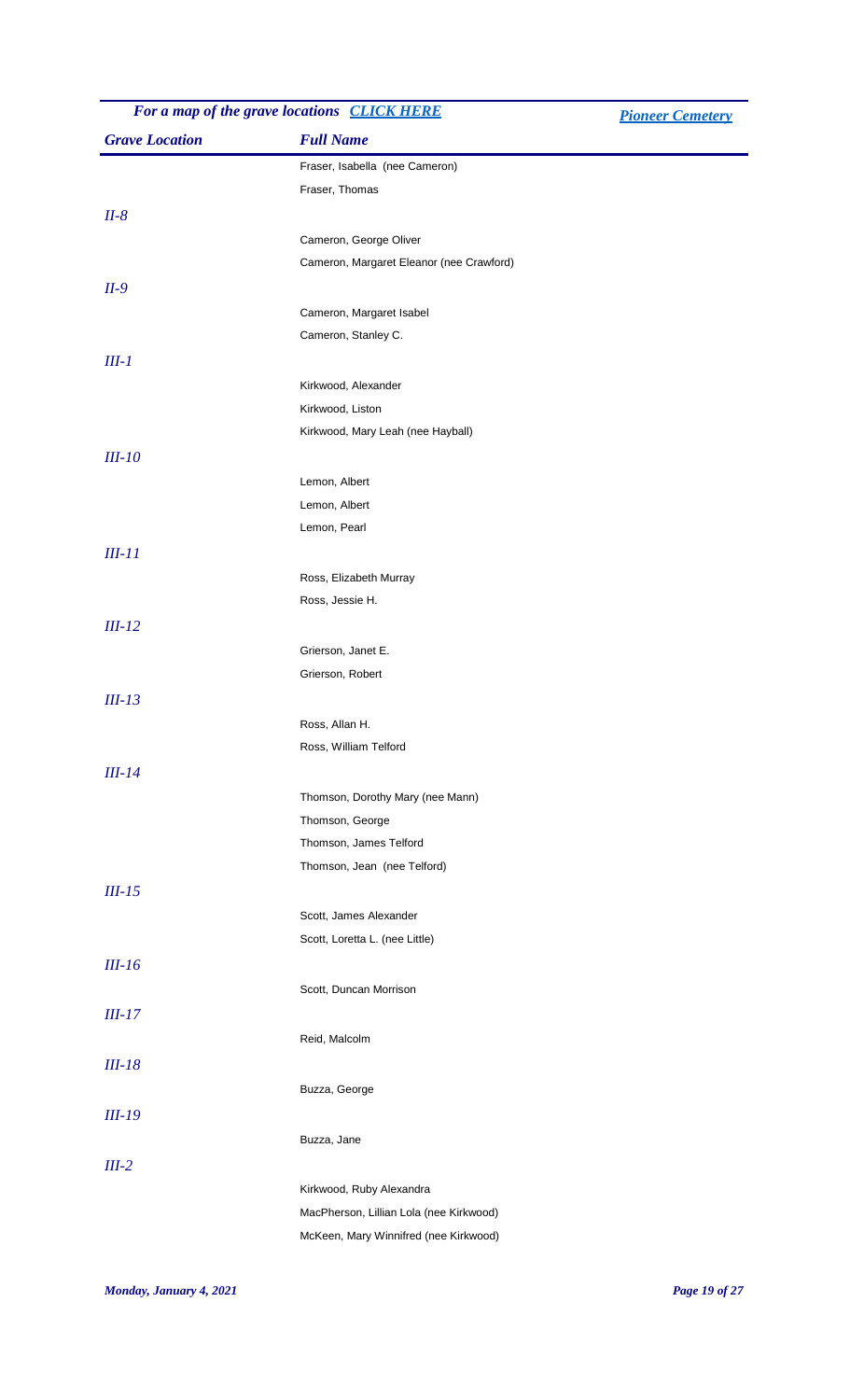| For a map of the grave locations CLICK HERE |                                                            | <b>Pioneer Cemetery</b> |
|---------------------------------------------|------------------------------------------------------------|-------------------------|
| <b>Grave Location</b>                       | <b>Full Name</b>                                           |                         |
| $III-20$                                    |                                                            |                         |
|                                             | Gilchrist, Duncan                                          |                         |
|                                             | Gilchrist, Margaret Jane                                   |                         |
| $III-21$                                    |                                                            |                         |
|                                             | Gilchrist, Flora                                           |                         |
|                                             | Gilchrist, Hugh H.                                         |                         |
| $III-22$                                    |                                                            |                         |
|                                             | Baltus, Frances (nee McNeil)                               |                         |
|                                             | Baltus, Gordon James                                       |                         |
| $III-23$                                    |                                                            |                         |
|                                             | McNeil, Ethel Irene (nee Day)                              |                         |
|                                             | McNeil, Francis                                            |                         |
|                                             | McNeil, Peter Cameron                                      |                         |
| $III-25$                                    |                                                            |                         |
|                                             | McNeil, Nancy Jane (nee Buzza)                             |                         |
|                                             | McNeil, Walter                                             |                         |
| $III-27$                                    |                                                            |                         |
|                                             | Gilchrist, James                                           |                         |
|                                             | Gilchrist, Mary (nee Hunter)                               |                         |
| $III-29$                                    |                                                            |                         |
|                                             | Deloughery, Denise Marie                                   |                         |
|                                             | Deloughery, John                                           |                         |
|                                             | McGill, Margaret Elizabeth (Betty)                         |                         |
| $III-3$                                     |                                                            |                         |
|                                             | Cooper, Mary (nee Smith)                                   |                         |
|                                             | Cooper, William                                            |                         |
| $III-30$                                    |                                                            |                         |
|                                             | Henderson, John                                            |                         |
|                                             | Stewart, William Edward                                    |                         |
|                                             |                                                            |                         |
| $III-33$                                    |                                                            |                         |
|                                             | McArthur, Dugald L.                                        |                         |
|                                             | McArthur, Mary Ann (nee Buzza)<br>McArthur, Rae L.         |                         |
|                                             | McArthur, Walter                                           |                         |
| $III-34$                                    |                                                            |                         |
|                                             | McKeen, Abigail (nee Breadner)                             |                         |
|                                             | McKeen, John Henderson                                     |                         |
|                                             |                                                            |                         |
| $III-35$                                    |                                                            |                         |
|                                             | McKeen, Isabella (nee Thompson-Ross)<br>McKeen, James Ross |                         |
|                                             | McKeen, William Lang                                       |                         |
|                                             |                                                            |                         |
| $III-36$                                    |                                                            |                         |
|                                             | Jacobs, Shirley May                                        |                         |
| <b>III-38</b>                               |                                                            |                         |
|                                             | Diggins, Margaret Gertrude (nee Turner)                    |                         |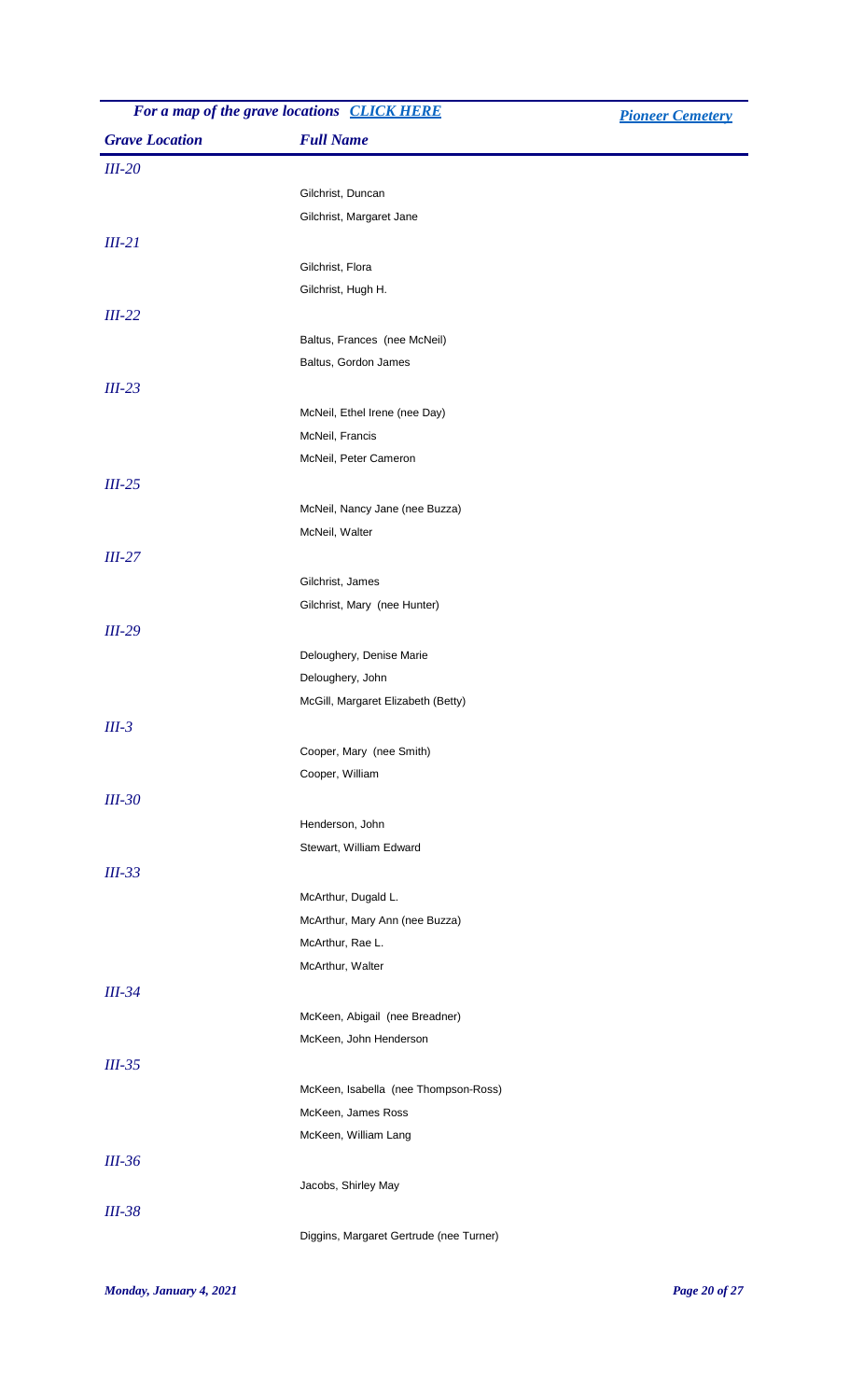| For a map of the grave locations <b>CLICK HERE</b> |                                                      | <b>Pioneer Cemetery</b> |
|----------------------------------------------------|------------------------------------------------------|-------------------------|
| <b>Grave Location</b>                              | <b>Full Name</b>                                     |                         |
| $III-39$                                           |                                                      |                         |
|                                                    | Reid, Walter Smith                                   |                         |
|                                                    | Reid, Zelma B. (nee Laycock)                         |                         |
| $III-4$                                            |                                                      |                         |
|                                                    | Ross, Margaret (nee Telford)                         |                         |
|                                                    | Ross, William                                        |                         |
|                                                    | Telford, Elizabeth Murray                            |                         |
| $III-40$                                           |                                                      |                         |
|                                                    | Reid, George                                         |                         |
|                                                    | Reid, Rachel                                         |                         |
| $III-41$                                           |                                                      |                         |
|                                                    |                                                      |                         |
|                                                    | McKeen, James                                        |                         |
|                                                    | McKeen, Jean (nee Lang)<br>McKeen, Jessie (nee Ross) |                         |
|                                                    | McKeen, John                                         |                         |
|                                                    |                                                      |                         |
| $III-42$                                           |                                                      |                         |
|                                                    | McKeen, Agnes                                        |                         |
|                                                    | McKeen, Margaret Christina                           |                         |
| $III-43$                                           |                                                      |                         |
|                                                    | Marshall, Louis David                                |                         |
|                                                    | Marshall, William Anthony                            |                         |
| $III-45$                                           |                                                      |                         |
|                                                    | Lemon, Joanne Elizabeth (nee Lemon)                  |                         |
|                                                    | Lemon, John Ellwood                                  |                         |
|                                                    | Lemon, Ruth (nee Marshall)                           |                         |
| $III-46$                                           |                                                      |                         |
|                                                    | Marshall, Elizabeth (nee Lawson)                     |                         |
|                                                    | Marshall, John Allan                                 |                         |
|                                                    | Marshall, Lorraine                                   |                         |
| $III-47$                                           |                                                      |                         |
|                                                    | McKeen, Catherine Brown                              |                         |
|                                                    | McKeen, Flora (nee Brown)                            |                         |
|                                                    | McKeen, Ross                                         |                         |
| $III-48$                                           |                                                      |                         |
|                                                    |                                                      |                         |
|                                                    | McKeen, Jean (nee Lang)                              |                         |
| $III-49$                                           |                                                      |                         |
|                                                    | Inglis, Margaret                                     |                         |
|                                                    | Inglis, Mary L.                                      |                         |
|                                                    | Inglis, Sydney                                       |                         |
|                                                    | Inglis, William                                      |                         |
| $III-5$                                            |                                                      |                         |
|                                                    | Day, Alfred A.                                       |                         |
|                                                    | Day, Charles W.                                      |                         |
|                                                    | Day, Elizabeth (nee Leibeck)                         |                         |
|                                                    |                                                      |                         |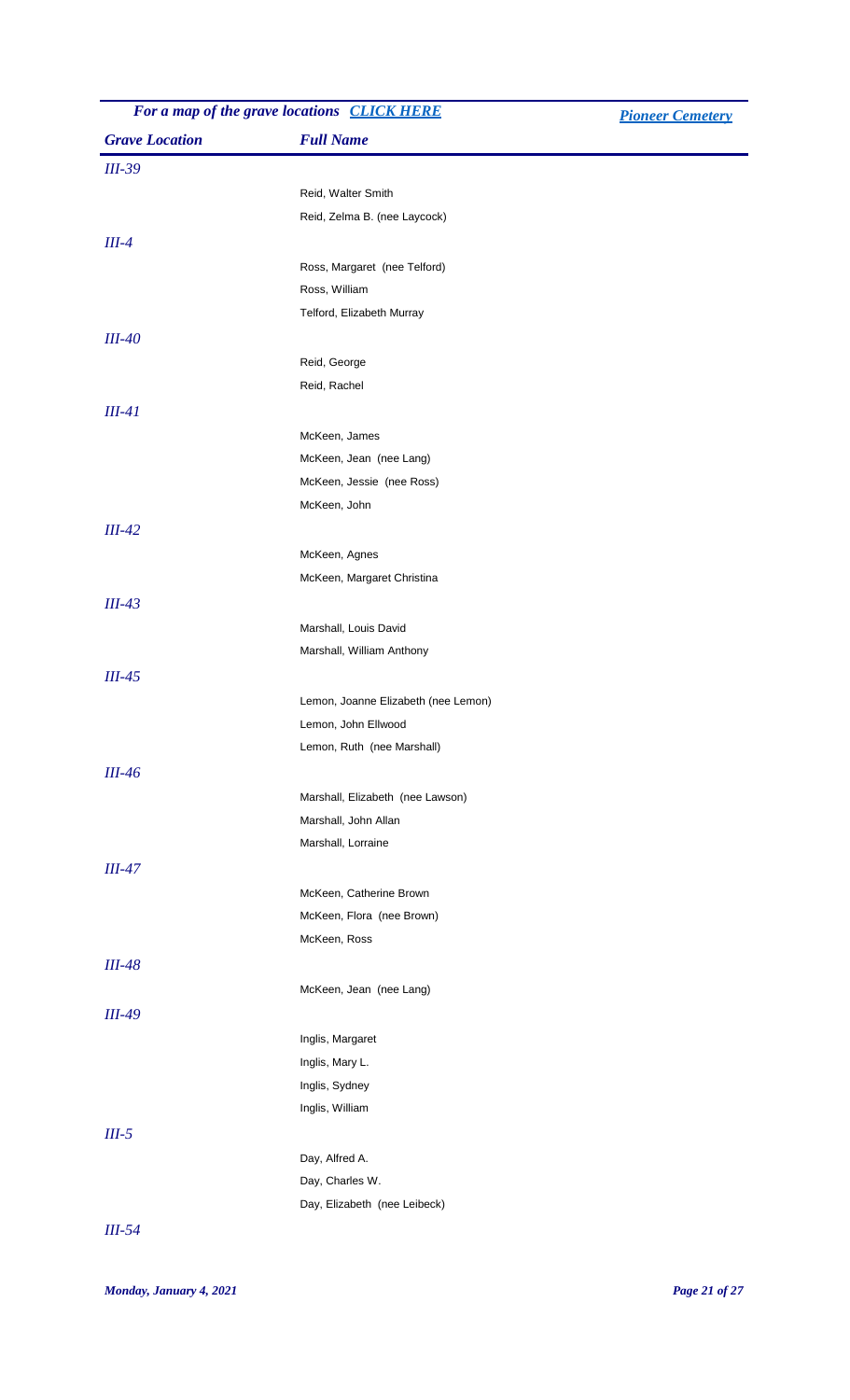|                       | For a map of the grave locations CLICK HERE | <b>Pioneer Cemetery</b> |
|-----------------------|---------------------------------------------|-------------------------|
| <b>Grave Location</b> | <b>Full Name</b>                            |                         |
|                       | Barrett, Emily Rosetta                      |                         |
|                       | Barrett, William John (Jack)                |                         |
| $III-55$              |                                             |                         |
|                       | Bell, Andrew Daniel                         |                         |
| $III-56$              |                                             |                         |
|                       | Bell, Mary (nee Lang)                       |                         |
|                       | Bell, Thomas Daniel                         |                         |
| $III-57$              |                                             |                         |
|                       | McKeen, Dorothy Ruth (nee Sanders)          |                         |
|                       | McKeen, Duncan Cormack                      |                         |
|                       | McKeen, John A.                             |                         |
|                       | McKeen, Rita Helen (nee Lafontaine)         |                         |
| $III-59$              |                                             |                         |
|                       | Gonder, James Edward                        |                         |
| $III-6$               |                                             |                         |
|                       | Sibbald, John                               |                         |
|                       | Sibbald, Laura Olive                        |                         |
|                       | Sibbald, Stewardina (nee Fyfe)              |                         |
| <b>III-60</b>         |                                             |                         |
|                       | Carleton, Emma Wilhelmine (nee Publuske)    |                         |
|                       | Carleton, Samuel W.                         |                         |
| $III-61$              |                                             |                         |
|                       | Salway, Wendy Eileen                        |                         |
| $III-62$              |                                             |                         |
|                       | Watson, Gladys May                          |                         |
|                       | Watson, Jessie Wood                         |                         |
|                       | Watson, William W.                          |                         |
| $III-63$              |                                             |                         |
|                       | Scott, Earl Spencer                         |                         |
|                       | Scott, Mary Alberta                         |                         |
|                       | Wilson, Betty Jean (nee Scott)              |                         |
|                       | Wilson, James Neil                          |                         |
| $III-64$              |                                             |                         |
|                       | Cross, Henry William John Edward            |                         |
|                       | Hemington, Edward William                   |                         |
| $III-65$              |                                             |                         |
|                       | Stegehuis, Cornelia (Carry) Martina         |                         |
|                       | Stegehuis, Gerrit Christian                 |                         |
| $III-66$              |                                             |                         |
|                       | Bouchard, Donna Marie (nee Turner)          |                         |
|                       | Turner, Frank D.                            |                         |
|                       | Turner, Jessie May (nee Fewster)            |                         |
| $III-67$              |                                             |                         |
|                       | Salway, Lawrence Samuel                     |                         |
|                       | Salway, Mabel Olive (nee Caudle)            |                         |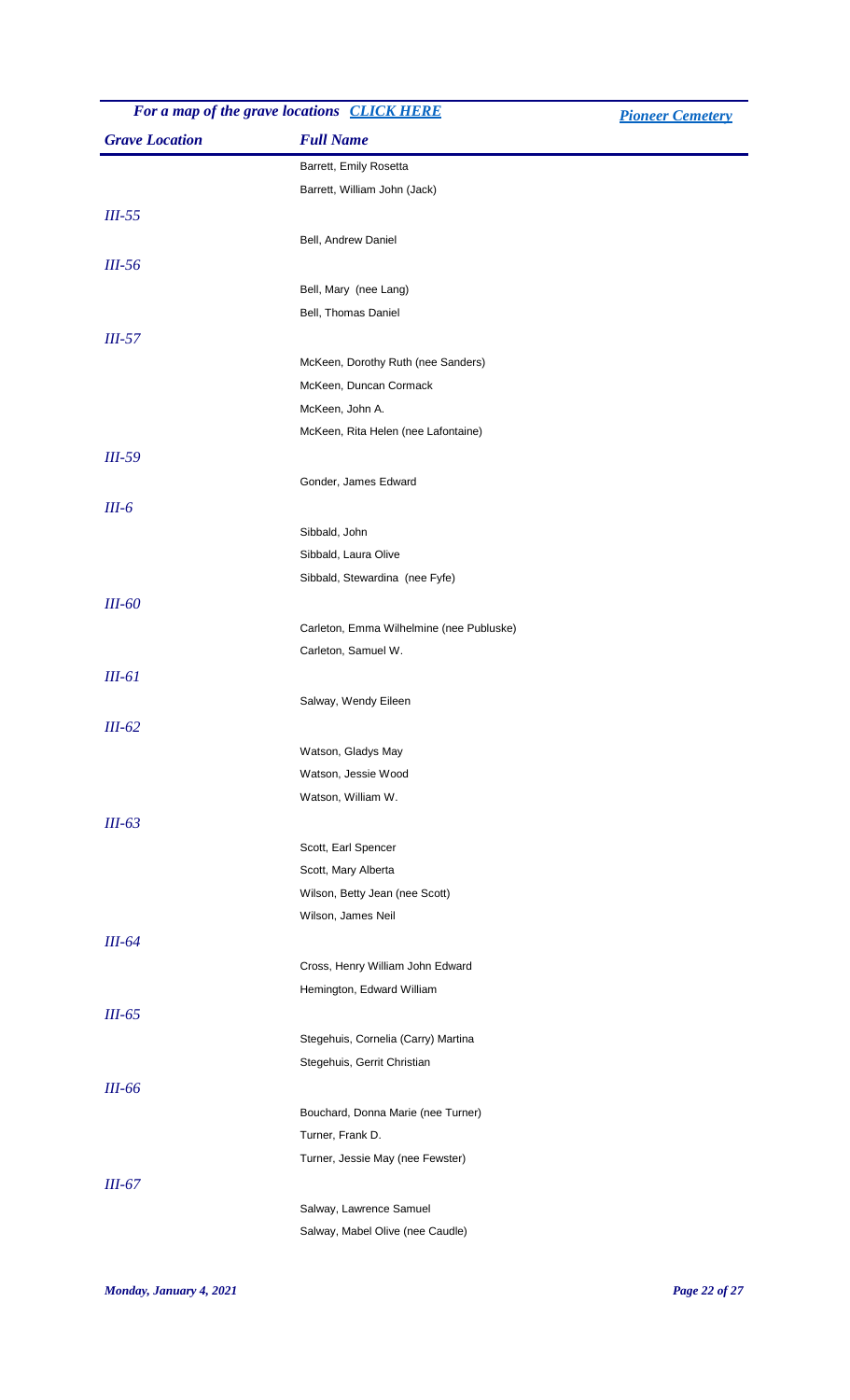| For a map of the grave locations CLICK HERE |                                         | <b>Pioneer Cemetery</b> |
|---------------------------------------------|-----------------------------------------|-------------------------|
| <b>Grave Location</b>                       | <b>Full Name</b>                        |                         |
| <i>III-68</i>                               |                                         |                         |
|                                             | Cross, Jean Kathy                       |                         |
| <b>III-69</b>                               |                                         |                         |
|                                             | McReynolds, Caroline Amelia (nee McKee) |                         |
|                                             | McReynolds, Thomas Edward               |                         |
| $III-7$                                     |                                         |                         |
|                                             | Sibbald, James Alexander                |                         |
|                                             | Sibbald, Susan (Lily) Allen (nee Fyfe)  |                         |
| <b>III-70</b>                               |                                         |                         |
|                                             | McKay, James Wesley                     |                         |
|                                             | McKay, Mary Maud (nee McKee)            |                         |
|                                             | McKee, Mary Maud                        |                         |
| $III-72$                                    |                                         |                         |
|                                             | Knaggs, Helen M (nee Hepburn)           |                         |
|                                             | Knaggs, John (Jack) Frederick           |                         |
| $III-75$                                    |                                         |                         |
|                                             | Cameron, Joseph Alexander               |                         |
|                                             | Cameron, Melba A.J. (nee Hepburn)       |                         |
|                                             | Hepburn, James Elgin                    |                         |
| $III-76$                                    |                                         |                         |
|                                             | Gregory, James Turner                   |                         |
|                                             | Gregory, Margaret (nee McLean)          |                         |
|                                             | MacLean, Samuel                         |                         |
|                                             | MacLean, Wendy Dianne                   |                         |
| $III-77$                                    |                                         |                         |
|                                             | Reid, Dougal                            |                         |
|                                             | Reid, Violet E. (nee McKee)             |                         |
| <b>III-78</b>                               |                                         |                         |
|                                             | Bergstra, Findlay Paterson              |                         |
| $III-79$                                    |                                         |                         |
|                                             | Knott, Garfield W.                      |                         |
|                                             | Knott, Viola (Vi) Mary (nee Torrie)     |                         |
|                                             | Littler, Elaine Marie (nee Knott)       |                         |
| $III-8$                                     |                                         |                         |
|                                             | Scott, Chester Beaton                   |                         |
|                                             | Scott, Gordon                           |                         |
|                                             | Scott, Isabel (nee Morrison)            |                         |
|                                             | Scott, John Alexander                   |                         |
| <b>III-81</b>                               |                                         |                         |
|                                             | Peterson, Charles Thomas                |                         |
|                                             | Peterson, Jessie (Jay) R. (nee Fleming) |                         |
| $III-83$                                    |                                         |                         |
|                                             | Tinker, Lila (nee Savage)               |                         |
|                                             | Tinker, Margaret Ellen (nee Fleming)    |                         |
| <b>III-84</b>                               |                                         |                         |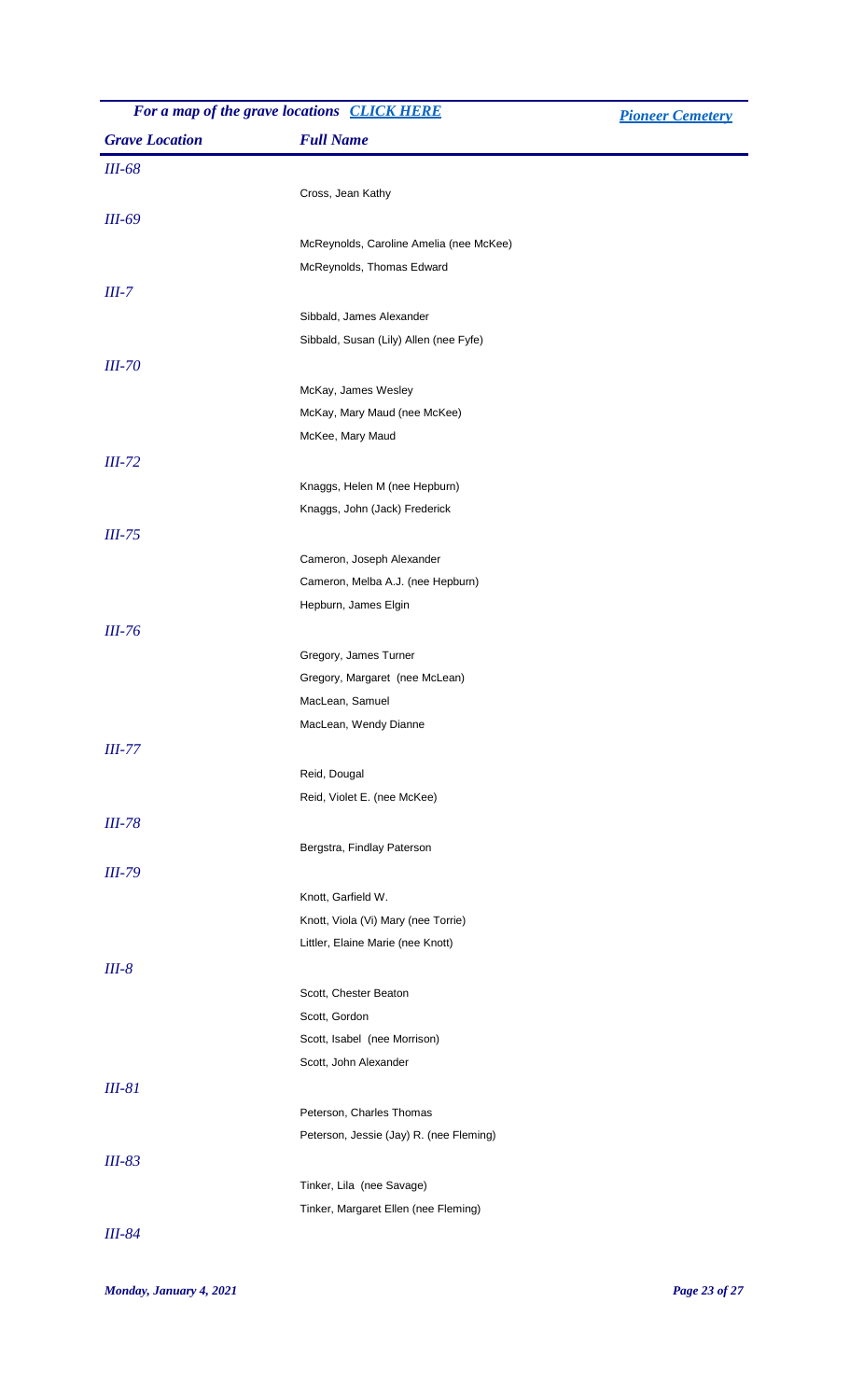| For a map of the grave locations CLICK HERE |                                         | <b>Pioneer Cemetery</b> |
|---------------------------------------------|-----------------------------------------|-------------------------|
| <b>Grave Location</b>                       | <b>Full Name</b>                        |                         |
|                                             | Bluhm, Charles August                   |                         |
|                                             | Bluhm, Rubina (Ruby) Ethel (nee McKee)  |                         |
| $III-9$                                     |                                         |                         |
|                                             | Scott, Amy                              |                         |
|                                             | Scott, Isaac Arthur                     |                         |
|                                             | Scott, Melville                         |                         |
| $IV-10$                                     |                                         |                         |
|                                             | Carless, Agnes (nee Marshall)           |                         |
|                                             | Lemon, Elizabeth                        |                         |
| $IV-11$                                     |                                         |                         |
|                                             | Oatt, Charles Harold                    |                         |
| $IV-12$                                     |                                         |                         |
|                                             | Marshall, Edgar Eaton                   |                         |
|                                             | Marshall, Lillian Flora (nee Hawksford) |                         |
| $IV-13$                                     |                                         |                         |
|                                             | Loveday, Edna                           |                         |
| $IV-14$                                     |                                         |                         |
|                                             |                                         |                         |
|                                             | Loveday, James Horace                   |                         |
| $IV-15$                                     |                                         |                         |
|                                             | Quesnel, Ernest Beverley                |                         |
|                                             | Quesnel, Shane Woodland                 |                         |
| $IV-17$                                     |                                         |                         |
|                                             | Morrison, Frank Baron (Barry)           |                         |
| $IV-18$                                     |                                         |                         |
|                                             | Quesnel, John Charles                   |                         |
|                                             | Quesnel, Mary (nee Lee)                 |                         |
| $IV-19$                                     |                                         |                         |
|                                             | Lynn, Harvey Semple                     |                         |
|                                             | Lynn, Marian F. (nee Jobe)              |                         |
| $IV-20$                                     |                                         |                         |
|                                             | Lynn, Edith May (nee Parker)            |                         |
|                                             | Lynn, Hugh                              |                         |
| $IV-21$                                     |                                         |                         |
|                                             | Cook, Laura (nee Martin)                |                         |
|                                             | Cook, Walter                            |                         |
|                                             | Martin, Audrey Beatrice                 |                         |
| $IV-22$                                     |                                         |                         |
|                                             | Cook, Douglas Gordon                    |                         |
| $IV-3$                                      |                                         |                         |
|                                             | Thompson, Nancy Anne                    |                         |
| $IV-4$                                      |                                         |                         |
|                                             | Staples, Elora Mary (nee Keeling)       |                         |
|                                             | Staples, Owen William                   |                         |
| $IV-6$                                      |                                         |                         |
|                                             | Forgrave, Margaret Katherine (nee Veit) |                         |
|                                             |                                         |                         |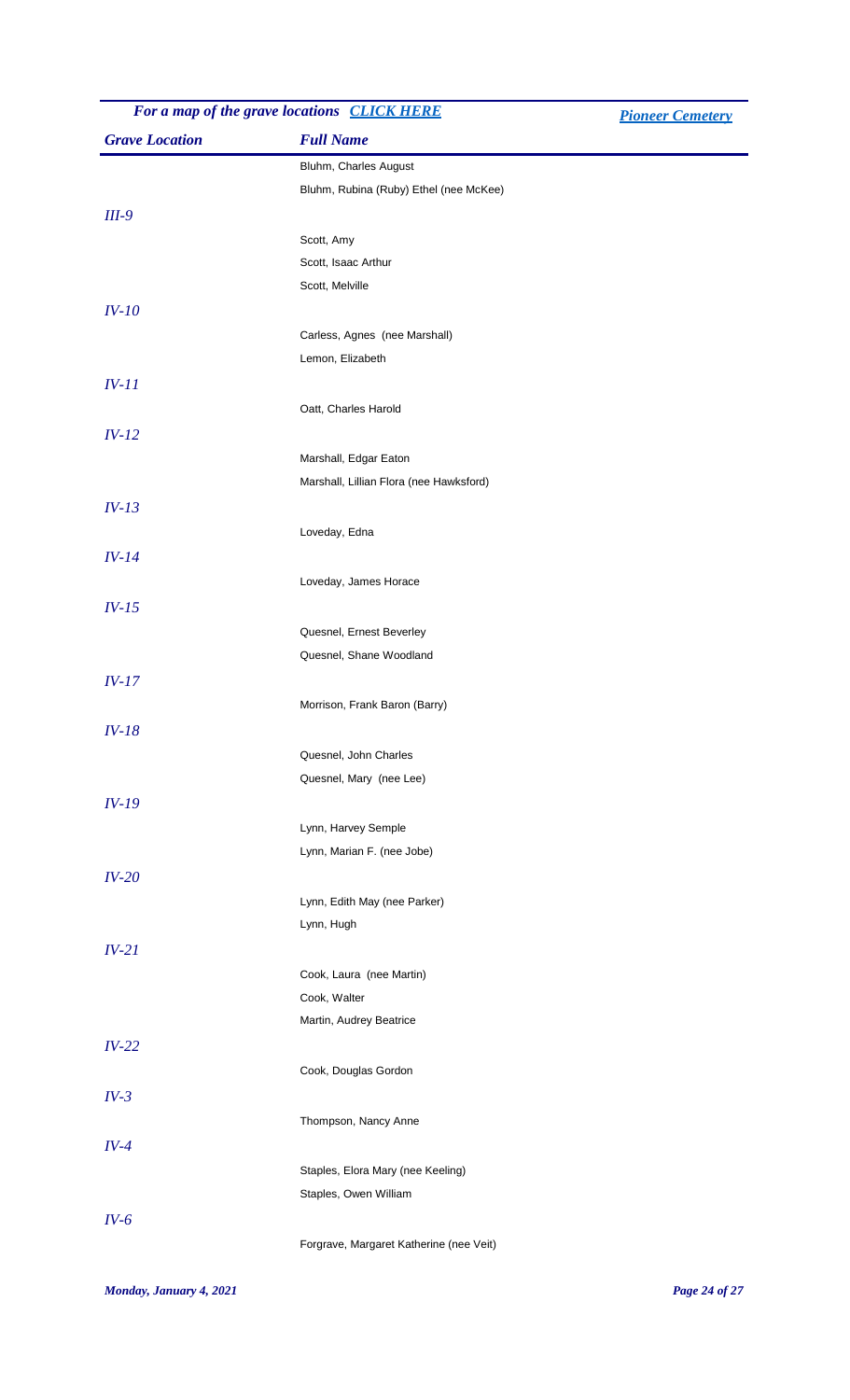| For a map of the grave locations <b>CLICK HERE</b> | <b>Pioneer Cemetery</b>                              |  |
|----------------------------------------------------|------------------------------------------------------|--|
| <b>Grave Location</b>                              | <b>Full Name</b>                                     |  |
|                                                    | Forgrave, Ross Aubrey                                |  |
| $IV-7$                                             |                                                      |  |
|                                                    | McCrossan, Denise Diane                              |  |
|                                                    |                                                      |  |
| $IV-8$                                             |                                                      |  |
|                                                    | Wallace, Joseph Houston                              |  |
| $IV-9$                                             |                                                      |  |
|                                                    | Marshall, Anthoney                                   |  |
|                                                    | Marshall, Helen                                      |  |
|                                                    | Marshall, Mary Ann (nee Eaton)                       |  |
|                                                    | Marshall, Peter                                      |  |
| $V-11$                                             |                                                      |  |
|                                                    | Lang, Jean F.                                        |  |
| $V-12$                                             |                                                      |  |
|                                                    | Lang, Magaret McKeen                                 |  |
| $V-15$                                             |                                                      |  |
|                                                    | McKay, Donald Gordon                                 |  |
|                                                    | McKay, Olive May (nee Beattie)                       |  |
| $V-16$                                             |                                                      |  |
|                                                    | Johnston, Annie                                      |  |
|                                                    |                                                      |  |
|                                                    | Johnston, Archie<br>Johnston, Janet Anne (nee McKay) |  |
|                                                    |                                                      |  |
| $V-17$                                             |                                                      |  |
|                                                    | McKay, Hugh                                          |  |
|                                                    | McKay, Jennie (nee Chadwick)                         |  |
| $V-18$                                             |                                                      |  |
|                                                    | McKay, Hugh Ross                                     |  |
|                                                    | McKay, Ida Jane                                      |  |
|                                                    | McKay, Neil Maxwell                                  |  |
| $V-20$                                             |                                                      |  |
|                                                    | Lang, William                                        |  |
| $V-21$                                             |                                                      |  |
|                                                    | Lang, Janet M.                                       |  |
| $V-22$                                             |                                                      |  |
|                                                    | Jackson, James H.                                    |  |
|                                                    | Jackson, Mary Ann (nee Cook)                         |  |
|                                                    |                                                      |  |
| $V-23$                                             |                                                      |  |
|                                                    | Frizzell, Crawford Cook                              |  |
|                                                    | Frizzell, Darley J.                                  |  |
|                                                    | Frizzell, Ethel M. (nee Parr-Kenny)                  |  |
|                                                    | Frizzell, James Wesley                               |  |
|                                                    | Frizzell, Laura A. (nee Jackson)                     |  |
| $V-27$                                             |                                                      |  |
|                                                    | Kemp, Charles Soole                                  |  |
|                                                    | Kemp, Eliza (nee Warren)                             |  |
|                                                    | Orr, Frances Soole (nee Kemp)                        |  |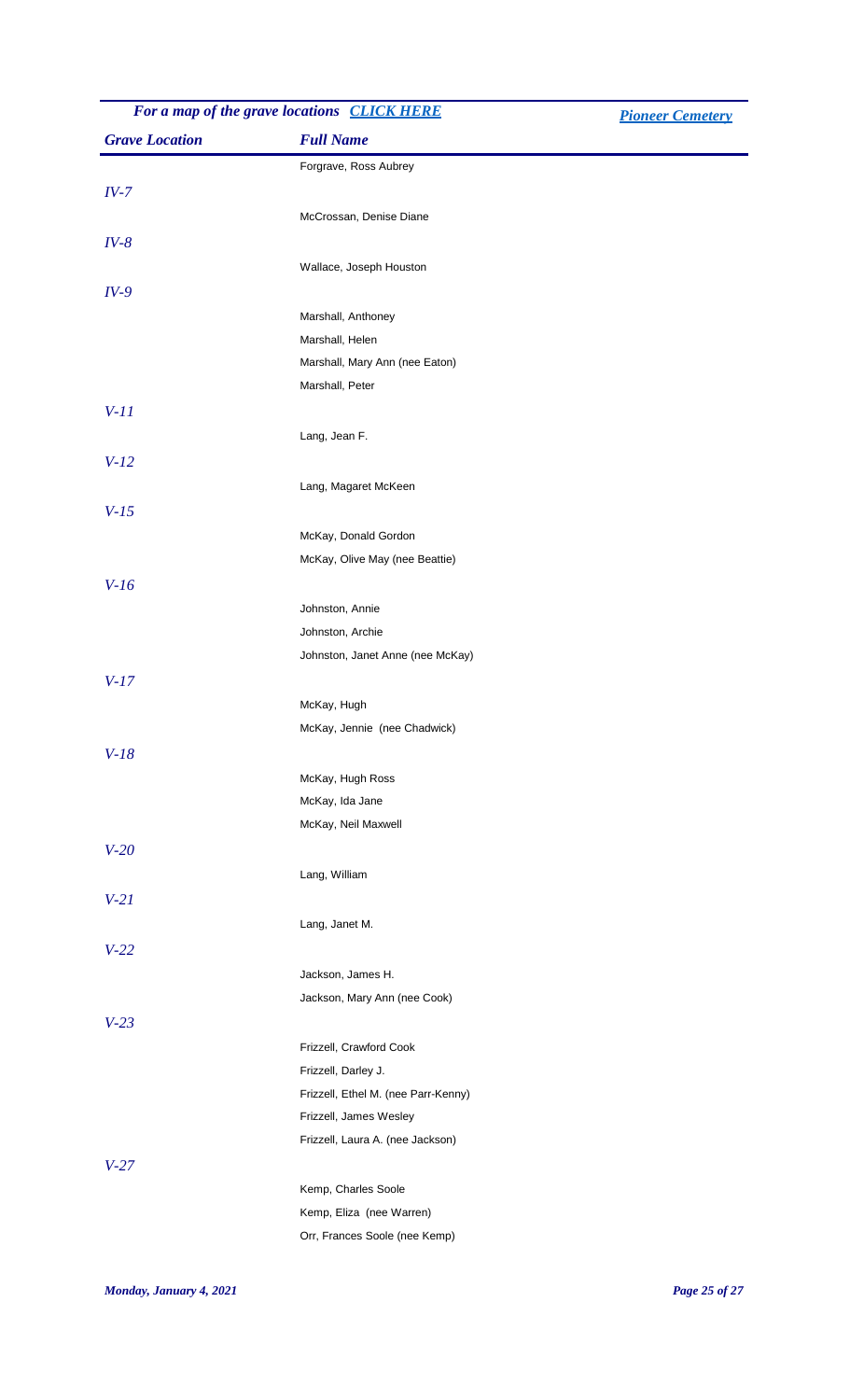| For a map of the grave locations CLICK HERE |                                      | <b>Pioneer Cemetery</b> |
|---------------------------------------------|--------------------------------------|-------------------------|
| <b>Grave Location</b>                       | <b>Full Name</b>                     |                         |
| $V-29$                                      |                                      |                         |
|                                             | Robson, Jean C.                      |                         |
| $V-30$                                      |                                      |                         |
|                                             | McNeil, Edna Mae                     |                         |
|                                             | McNeil, Eliza (Lila) Jane            |                         |
|                                             | McNeil, Frances Ann (nee Cameron)    |                         |
|                                             | McNeil, Mary Elizabeth               |                         |
|                                             | McNeil, Neil                         |                         |
| $V-31$                                      |                                      |                         |
|                                             | McNeil, Alice Maude (nee Beattie)    |                         |
|                                             | McNeil, James B.                     |                         |
|                                             | McNeil, Jean Ruby                    |                         |
| $V-33$                                      |                                      |                         |
|                                             | Cunningham, Elizabeth (nee Saunders) |                         |
| $V-34$                                      |                                      |                         |
|                                             | Scott, Amelia                        |                         |
|                                             | Scott, George                        |                         |
|                                             | Scott, Mary                          |                         |
| $V-35$                                      |                                      |                         |
|                                             | Scott, (unknown)                     |                         |
|                                             | Scott, (unknown)                     |                         |
| $V-36$                                      |                                      |                         |
|                                             | Scott, Charles A.                    |                         |
|                                             | Scott, Jessie Cummings               |                         |
| $VI-1$                                      |                                      |                         |
|                                             | Buzza, Janet Henderson (nee McKeen)  |                         |
|                                             | Buzza, Samuel Peter                  |                         |
|                                             | Buzza, William Ross                  |                         |
| $VI-10$                                     |                                      |                         |
|                                             | McKeen, Hazel Joyce (nee Bailey)     |                         |
|                                             | McKeen, Robert P.                    |                         |
|                                             |                                      |                         |
| $VI-11$                                     |                                      |                         |
|                                             | McKeen, Alexander (Sandy) Ross       |                         |
|                                             | McKeen, Margaret (nee Deguerre)      |                         |
|                                             | McKeen, William James                |                         |
| $VI-12$                                     |                                      |                         |
|                                             | Buzza, James Edmund                  |                         |
|                                             | Buzza, Pauline Stinson (nee Pratt)   |                         |
|                                             | Buzza, Roy James                     |                         |
| $VI-13$                                     |                                      |                         |
|                                             | Vanwyck, Mildred Mary                |                         |
|                                             | Vanwyck, William Irvin               |                         |
| $VI-14$                                     |                                      |                         |
|                                             | Broadfoot, James Allan               |                         |
|                                             | Broadfoot, Sadie Irene (nee Vanwyck) |                         |